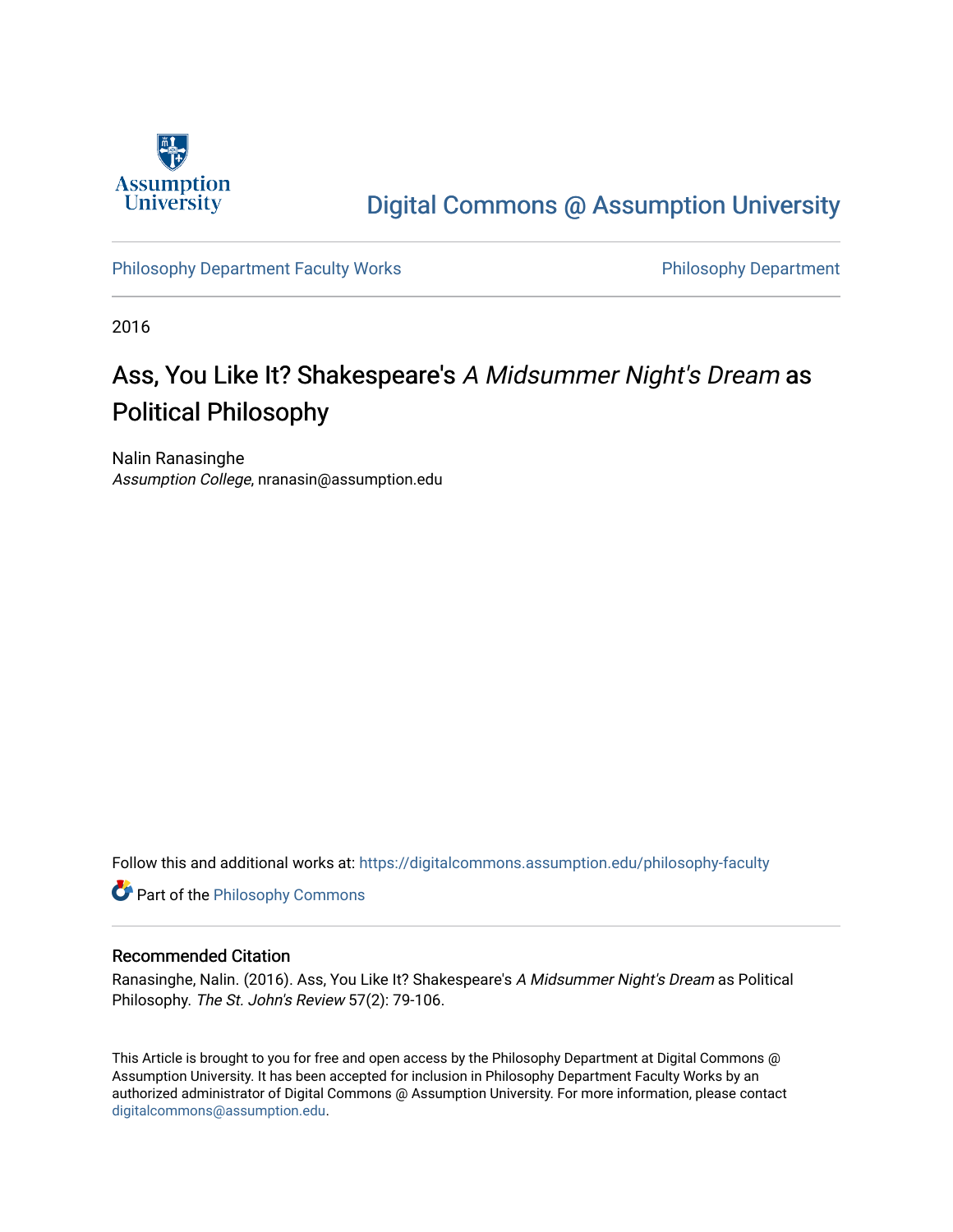# **Ass, You Like It? Shakespeare's** *A Midsummer Night's Dream* **as Political Philosophy**

### Nalin Ranasinghe

William Shakespeare's early comedies are marked by the pervasive presence of twins. Remarkably, this theme extends even to the level of the plays themselves: comedies and tragedies with striking similarities appear on stage at about the same time. While each play in such a dyad conforms to the requirements of its respective genre, the presence of a *doppelgänger* creates irony, and raises questions about the comic or tragic conclusions reached in each play.

One such pair is *Romeo and Juliet* and *A Midsummer Night's Dream.* Both were written and performed in the mid-1590s, and both raise very similar questions about love, marriage and politics while yet describing exactly opposite—and thus perfectly complementary—dramatic trajectories. In *Romeo and Juliet* we see a potential comic resolution to a political impasse turn tragic through a malefic combination of religious meddling and starcrossed accident. *A Midsummer Night's Dream,* on the other hand, presents an inherently tragic situation that slips into a conventional comic conclusion. Its characters are not weighed down by determinate causality and intractable philosophical struggles with their own natures; the whole play seems to share Puck's airy comment on human affairs: "Lord, what fools these mortals be" (III.ii.115). The attitude of the fairies is broadly benevolent; they revel in what's comic and contingent in human matters, advancing rather than hindering the interests of mortals. Despite much misunderstanding and maladroit manipulation, the actions of the

Nalin Ranasinghe is Professor of Philosophy at Assumption College in Worcester, Massachesetts.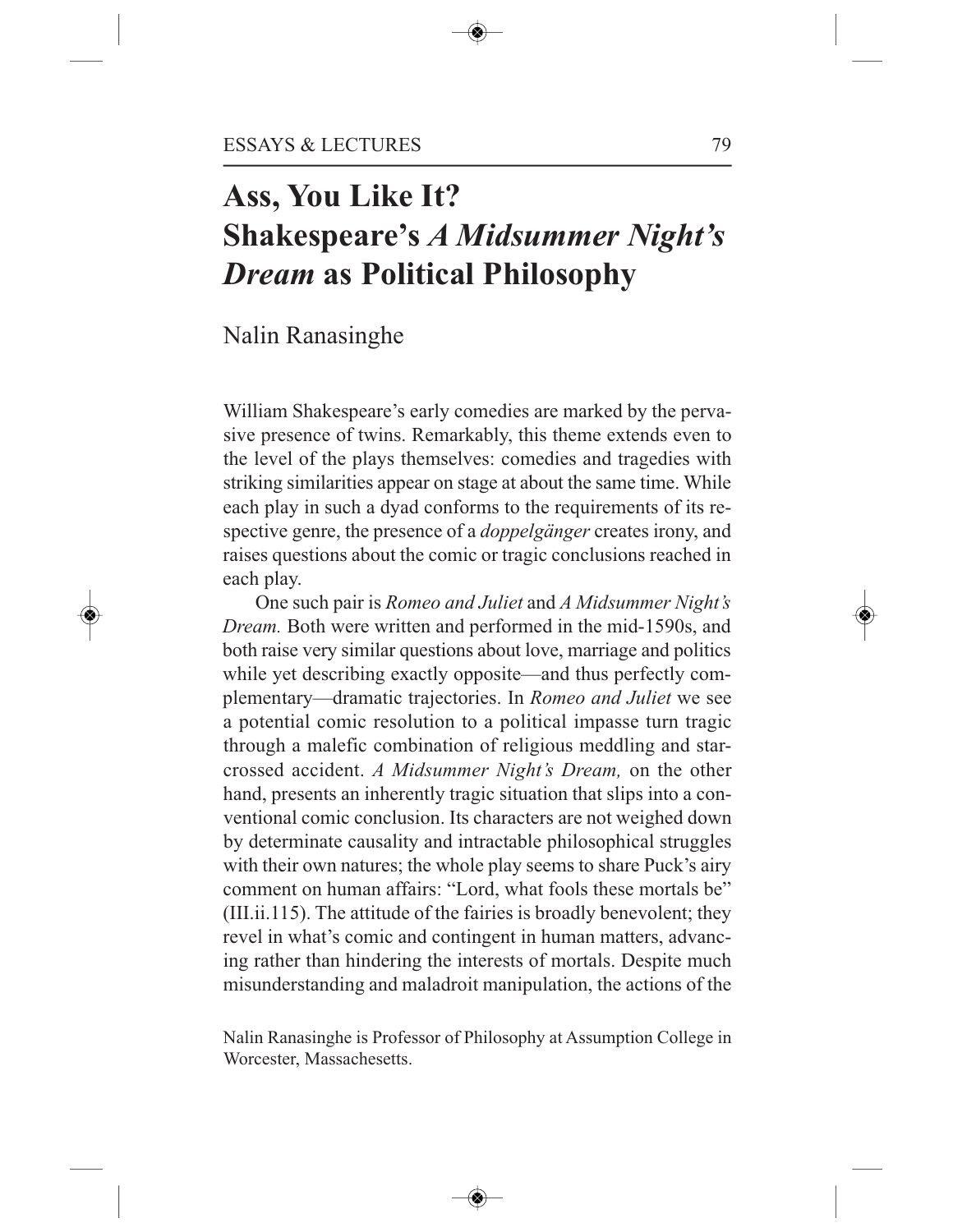play's characters in *A Midsummer Night's Dream* are hardly fatalistic. For the most part, humans entangle themselves in homespun webs of false necessity. They are foolish, but not wicked. Unlike *Romeo and Juliet,* which shows the disaster that can arise from imposing social, political, and clerical structures on human life, *A Midsummer Night's Dream* offers a self-portrait of Shakespeare, a man as playful as Puck and as wise as Bottom, as he attempts to reconcile the divine and the human in our nature, and tries to repair the rupture between reason and religion.

In repudiating the reductive cruelty of Old Comedy, and rehabilitating, in the spirit of Erasmus, the gentler magic of a Menander or Plautus, Shakespeare offers a truly Christian alternative both to the austere anti-theatrical hellfire of Knox and to the corrupt ritualism of the Old Church. The new and overzealous religious piety of Shakespeare's time banished all playhouses from London and re-situated them on the other side of the river. Similarly, the young lovers Hermia and Lysander escape the harsh laws of the city by taking refuge in the dark woods of the imagination. I argue that *A Midsummer Night's Dream* makes the case for ending the ancient feud between philosophy and poetry, which in Shakespeare's day had become a conflict between rational but politicized religionists and pagan pastoral poets.

A *Midsummer Night's Dream* signals its comic intent by rewriting the myth of Theseus and Hippolyta. Anyone conversant with the Greek tales would know that on the eve of Theseus's marriage to Hippolyta an Amazon invasion of Attica took the bride's life—a conclusion as contrary to the sunny ending of Shakespeare's play as any that could be dreamed. It seems, then, that because of the events Shakespeare relates, the tragic outcomes of the myth were averted. Hippolyta did not die in battle against her own people; Theseus did not take another wife, Phaedra; and Hippolytus, the son of Theseus and Hippolyta, did not die misjudged by his father because of his haughty insensitivity to his stepmother's passion for him. Shakespeare's alternative mythology transmutes tragedy into comedy.

But Shakespeare does not leave the tragic behind entirely.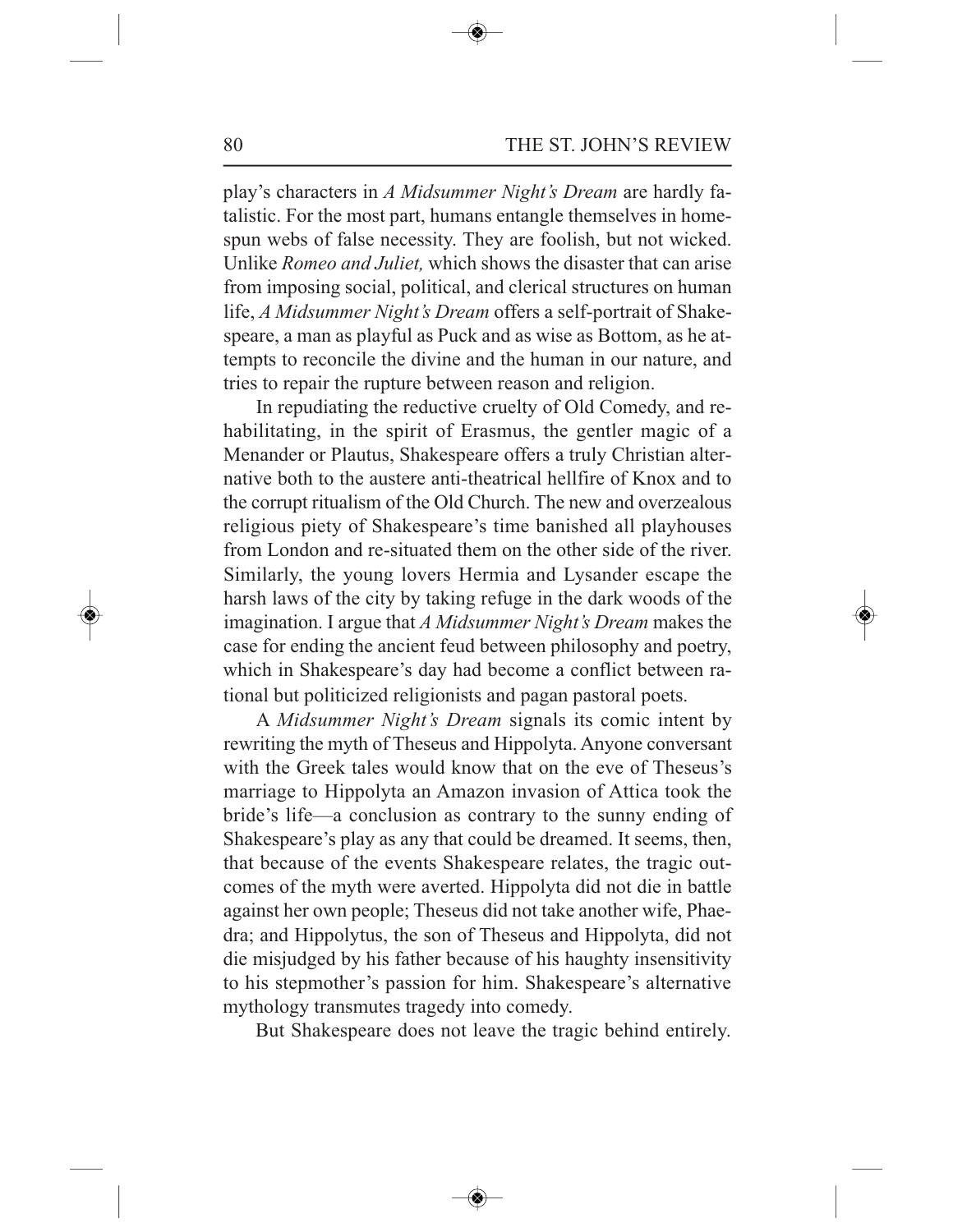We are reminded of darker forces at the very start of the play. Theseus, in ordering Philostrate to encourage exuberance in the kingdom, makes a reference to sorrow by way of contrast: "Go, Philostrate, / Stir up the Athenian youth to merriments; / Awake the pert and nimble spirit of mirth; / Turn melancholy forth to funerals; / The pale companion is not for our pomp" (I.1.11-15).<sup>1</sup> Almost immediately, an old man bearing his father's name, Egeus, appears with a complaint against his disobedient daughter Hermia. The original Egeus, Theseus's father, threw himself into the ocean when he failed to see the victorious signal flag that Theseus forgot to fly over the ship returning him to Athens from his mission to defeat the Minotaur in Crete. The Aegean Sea remains an enduring monument to Egeus's precipitous despair.

Shakespeare's Egeus is similarly hasty in despairing over his child. Hermia has fallen madly in love with Lysander rejecting her father's wish that she marry the almost identical Demetrius. For his part, Demetrius has recently turned his affections to Hermia, despite having previously wooed and won the love of Helena, who had once been Hermia's closest friend. Shakespeare paints the two pairs of lovers as being almost indistinguishable in character from each other. 2

Angry Egeus demands that the full weight of the patriarchal Athenian law be applied against his disobedient daughter. If Hermia persists in denying her father's legal right to overrule her affections, she must choose between execution and perpetual confinement in a nunnery (I.i.69-73). Although Theseus is sympathetic toward Hermia, he claims to be powerless under the law he must uphold; he gives her the same four days to make her

<sup>1.</sup> Citations from *A Midsummer Night's Dream* are keyed to *The Norton Shakespeare: Based on the Oxford Edition*, ed. Stephen Greenblatt, Walter Cohen, Jean Howard, and Katharine Maus, (New York: W. W. Norton, 1997).

<sup>2.</sup> My reading of the play has been greatly influenced by Rene Girard's "Love by Another's Eye: Mimetic Punning in *A Midsummer Night's Dream*" in his book *A Theatre of Envy* (New York: Oxford University Press, 1991), 72-79.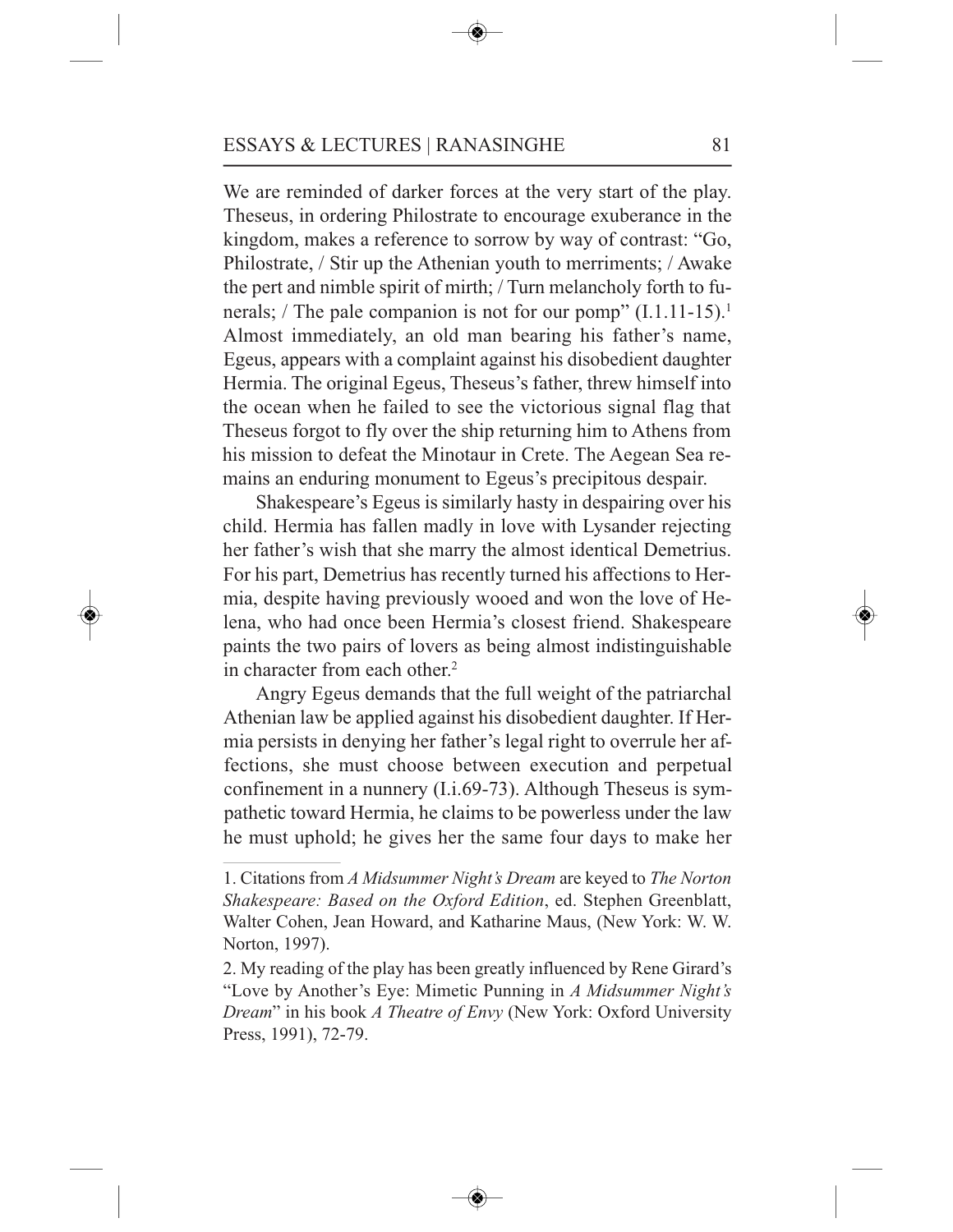choice that stand between him and his approaching nuptials. (I.i.83ff.) According to Duke Theseus, Hermia should view her father as a god. She is but wax, subject to his formative power, to be defaced or reshaped in any way he chooses (I.i.47-51). It is also clear that Egeus is willful; even though there is no real difference between the two men vying for his child's hand, his own freedom of choice is all that really matters. In other words, to Egeus reason means nothing more than his authority to rule arbitrarily over the desires of those under his power. His law is not just; it is merely the tyranny of age over youth. It is no wonder that Hermia and Lysander try to flee from it.

Yet when we follow the lovers to overhear their conference, we rapidly lose our respect for them as well. It is as everything they know about love came from a poor staging of *Romeo and Juliet*—a play, I think, which Shakespeare spent much of his career trying to atone for. In choosing Juliet's adolescent passion over Egeus's self-centered authority, the lovers find themselves hooked on the other horn of the dilemma. Pure passion is as mad as puritanical rationality. Furthermore, since *A Midsummer Night's Dream* actually contains a poor performance of a crude version of *Romeo and Juliet,* we see our lovers obliviously mocking a play that accurately reflects their own follies and vices. To their elders, they are victims of Eros, tortured on the rack of passion.

Lysander and Hermia are quite certain that "the course of true love never did run smooth" (I.i.134). To them this means that the intensity of their mad passion is reinforced by the conventional love-perils they must overcome—and they are unaware of the fact that having love-perils is itself a convention. But this surely amounts to choosing "love through another's eyes," (I.i.140) the very command Hermia rejects when told her eyes must see with her father's judgment. Further confirmation of the self-conscious madness induced by this kind of love is given by Helena, who tells Demetrius of the lovers' plan to flee Athens, thus jeopardizing her chance to be rid of her rival merely because she expects to be thanked by him for this favor. Helena is all too aware of the fickle nature of love, which "looks not with the eyes but with the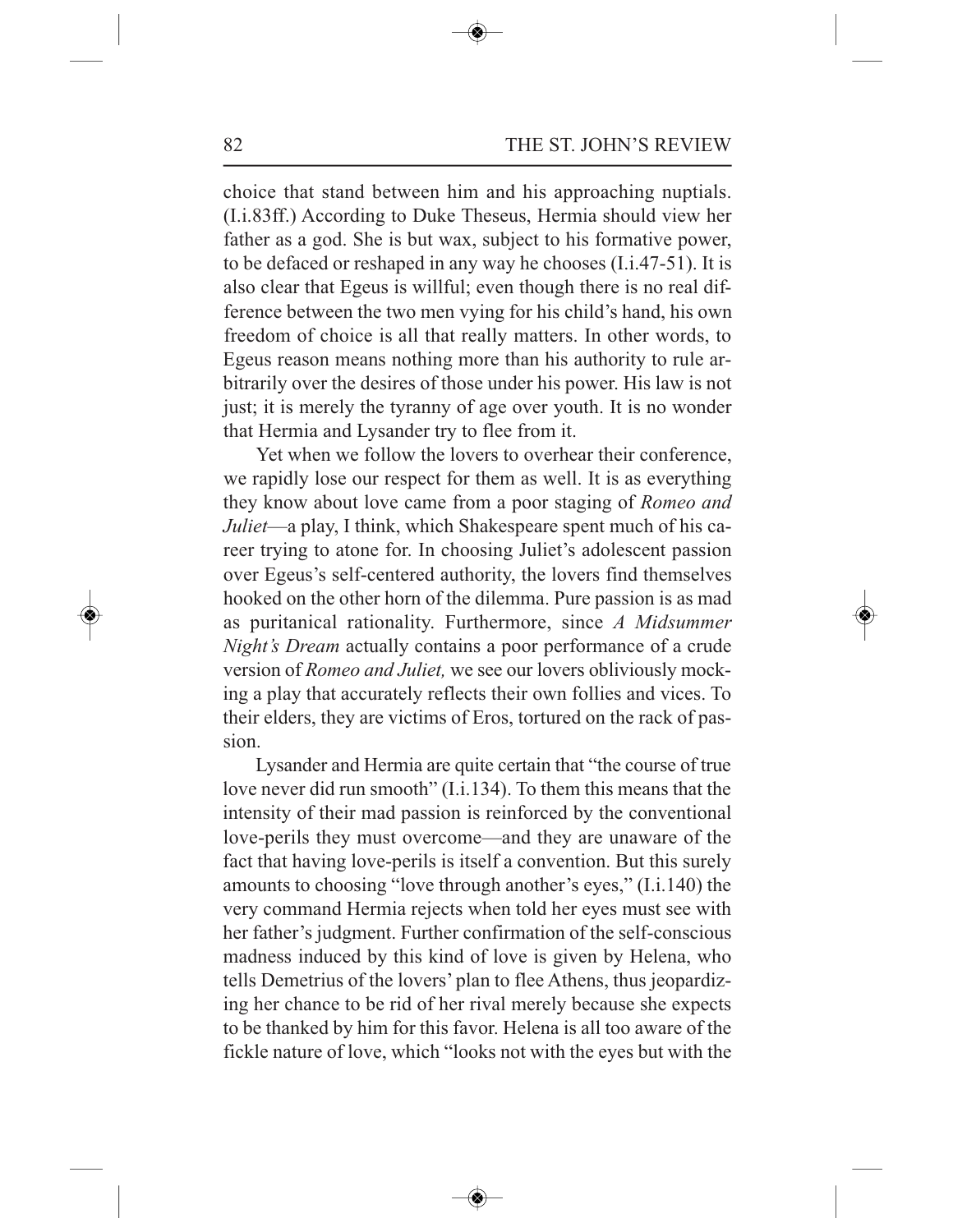mind" (I.ii.234), but she is no less prone to be ruled by a force that elevates "to form and dignity . . . things base and vile" (I.ii.232). Her judgment is ruled by forces to which she submits, even as she laments their tyranny. We are again reminded of her namesake, Helen of Troy, and her excuse "a god made me do it."3 This divinization of love—both affirmed and denied in *A Midsummer Night's Dream* to the extent that it reveals love to be random *and* supernaturally potent—seems to distinguish between two distinct ways of being influenced by love: we can fall under the spell of an imaginary love we create for ourselves, or we can actually succumb to the real thing. Although *A Midsummer Night's Dream* seems to warn that the effects of imaginary love are as short-lived as they are rare, we will shortly receive an account of the transcendent origins of this sickness. This disease is so potent that just the desire for it can lead to follies that lack all the divine power and inspiration imparted by true love.

Meanwhile, in accordance with Theseus's demand for merriment, a troupe of lowly but loyal Athenian artisans are preparing to stage a play. Although these men are far lower on the social scale than the lovers, their affairs, and the account of imagination that attends them, are of particular interest because Shakespeare himself did not belong to the nobility, while he is almost universally considered one of the world's greatest poets. Like the demideity Eros, whom Diotima describes in Plato's *Symposium* as the offspring of Need and Plenty, <sup>4</sup> Shakespeare is a unique combination of low status and high imagination. Despite being out in "the wind and the rain" like Touchstone at the play's end, Shakespeare nevertheless had the honor of being summoned to entertain the highest nobility. One could say that Titania is the alter-ego of Queen Elizabeth.

Thus, despite the ridicule they suffer, the players called "rude mechanicals"—and Bottom in particular—will teach us how to laugh at them; this will prepare us for the self-knowledge that will have us laughing at ourselves together with Puck. The deep

<sup>3.</sup> Homer*. Iliad,* 6.349.

<sup>4.</sup> Plato, *Symposium,* 203b-d.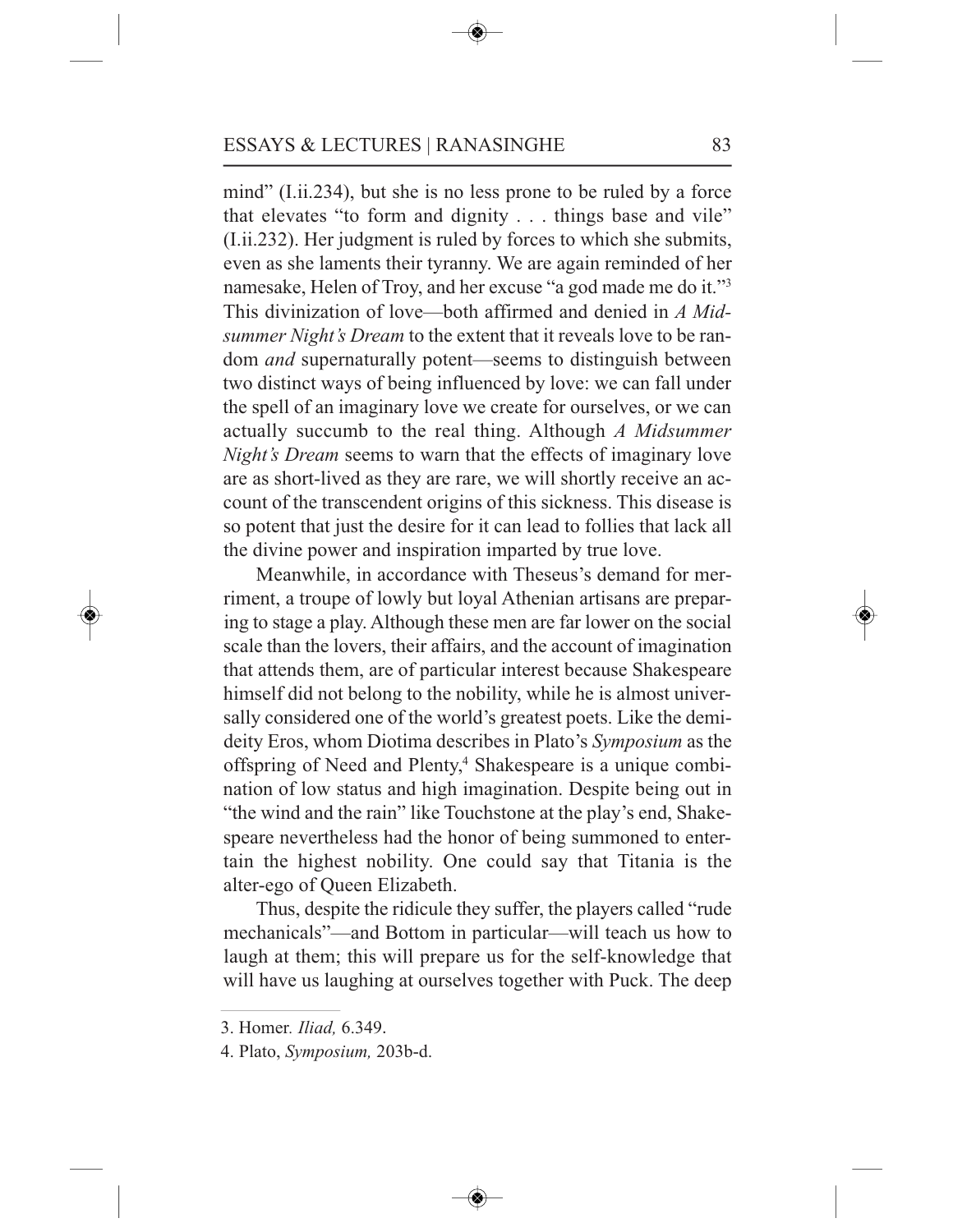84 THE ST. JOHN'S REVIEW

self-knowledge that is to be imparted here is comic rather than condemnatory: the doctrine of original sin and limited redemption is replaced by the doctrine that men are fools with immortal yearnings that make us both sublime and ridiculous. Shakespeare's theater takes the place of the church and its rituals, just as Athenian theater sought simultaneously to worship, to edify, and to entertain. As in the Christian liturgy, the Theater of Dionysus—a god-man who was torn apart and consumed by his devotees—brought grace and desire into close contact. In theater, the performance is not marred by the personal imperfections of the individual performers, just as in the Mass the sacrifice of the Eucharist is not tainted by any sins that may attach to the priest performing the service. Indeed, the theater constitutes a polite but decidedly pagan challenge to the church's claim to be the sole pathway to God. Shakespeare's comic theater does not insult divinity, and thus it avoids both hubris and original sin. On the contrary, it takes the ancient Greek view of the sacredness of theater and joins to it the Christian humanistic belief in the ultimate goodness of both creation and its God.

Now the rude mechanicals are anxious not to offend the nobles in the audience; for this reason they try to explain away any troubling aspects of their performance. This concern is essentially political. Theater has always been a vehicle for breaking through class constraints, and an indirect organ of social criticism, as the ruling classes have always been well aware. Recall Elizabeth I's alarm at recognizing herself in Richard II: she is supposed to have said, "I am Richard II, know ye not that?"5 Shakespeare too is aware of the political implications of his art. By calling his play a "Dream" and presenting it as fantasy, he makes it easy for his audience to escape the strictures of society. This in turn allows them eventually, like the young lovers in the play, to be delivered from the shackles of self-ignorance that are tightened by society's prohibitions—as illustrated by the Myth of the Cave in Plato's *Republic.*

<sup>5.</sup> See Jason Scott-Warren, *Was Elizabeth I Richard II?: The Authenticity of Lambarde's "Conversation,"* Review of English Studies 64: (2012), 208-230.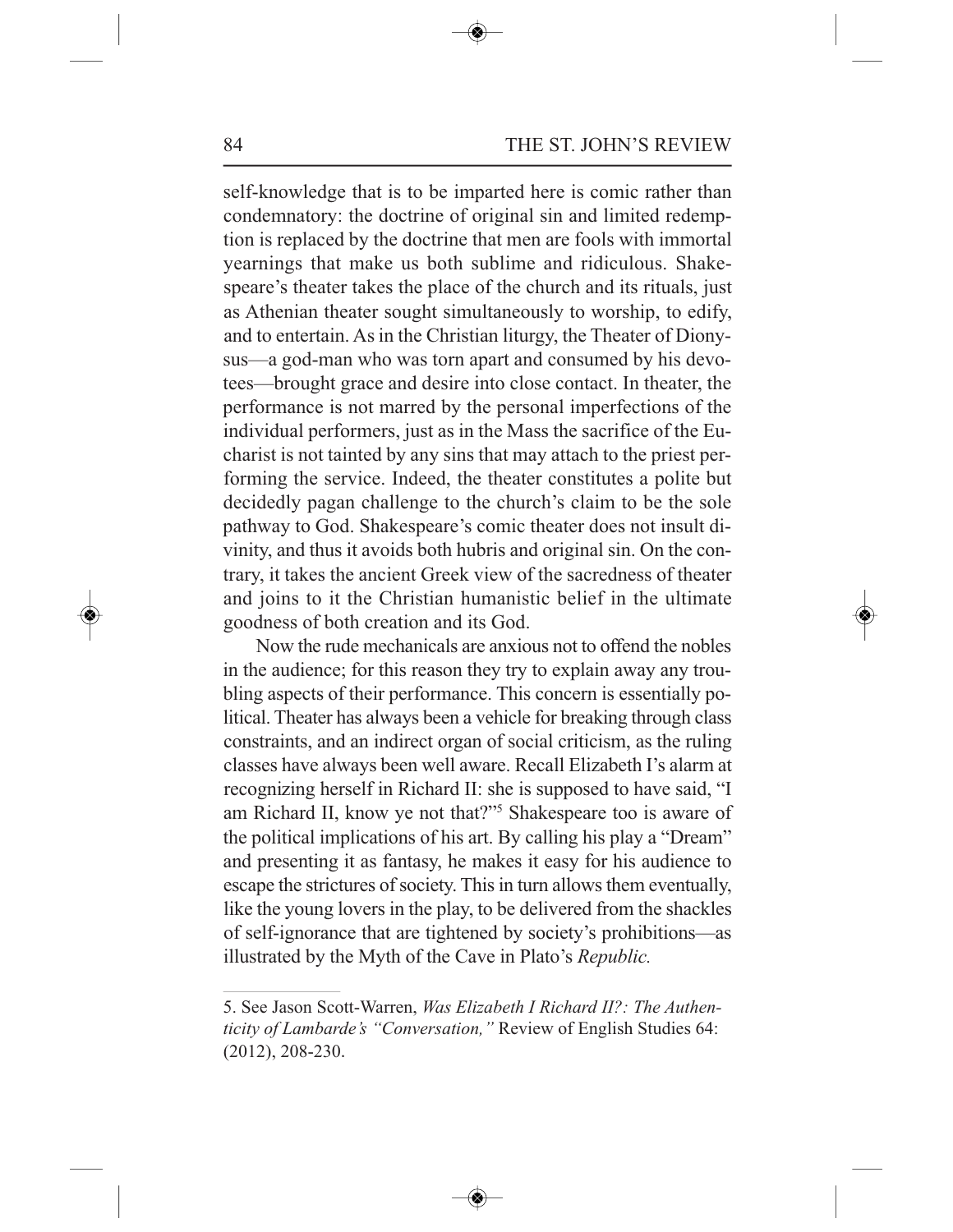Bottom the weaver stands out from all the other players. His profession suggests that Shakespeare intends him to be a parody of Plato's statesman, who weaves together all the different constituencies of a city. He resembles the kind of poet most feared by the guardians of the *Republic* in his zany desire to play every role and steal every scene. <sup>6</sup> His wild malapropisms suggest that he cares little for the nature of things, and that nothing is stable in his whirligig view of reality. For Bottom, at bottom, all things are one. This would be worrying enough to the forces of order, but what is worse is his earnest desire to "play" the tyrant (I.ii.21- 22, 33). Fortunately, no one has to take Bottom seriously. Although his boundless energy, incorrigible ingenuity, and good humor might have stood him in good stead at a higher station in life, Bottom's Christian name, Nick, indicates his actual condition: he is "nicked," or safely penned within the confines of social reality.

The play now turns to the fairies in the depths of the forest. We meet Puck (an emancipated version of Prospero's indentured spirit Ariel in *The Tempest*), who is the chief factotum of Oberon, King of Fairies. If Bottom is the hidden solid base of our play, Puck is its grand unifying principle; his task is "to jest to Oberon and make him smile" (II.i.44). This sprite seems to delight in jolting all things out of their accustomed positions and thereby causing their true natures to be revealed. Nature, after all, involves continual growth and self-revelation: as Heidegger pointed out, in Greek the term for nature, *phusis*, essentially means "growth."7 The nature of a city too must involve growth, repeated overturning of established categories, and continual revelation of its character. The static order of a city is only its body; a city only becomes a *polis* by striving toward the beautiful and the just, 8 and it often needs the aid of guiding *daimon* to do so. In fifthcentury Athens, Socrates played this role through his persistent

<sup>6.</sup> Plato, *Republic,* 398a.

<sup>7.</sup> Heidegger, *Pathmarks,* trans. William McNeil (Cambridge: Cambridge University Press, 1998), 189.

<sup>8.</sup> Aristotle, *Nicomachean Ethics,* 1094b.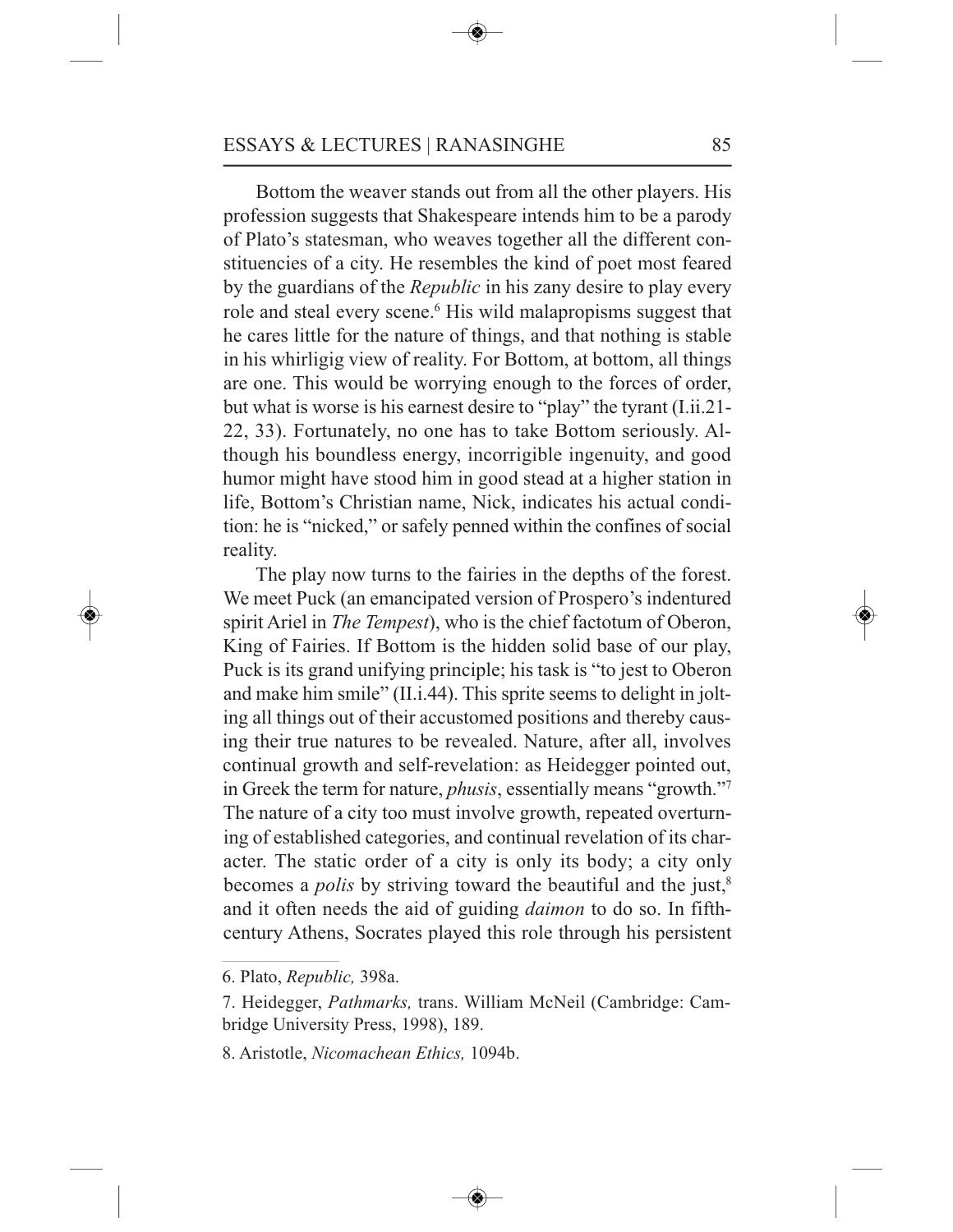practice of public dialectic. In the Athens of *A Midsummer Night's Dream,* Puck plays this role through his persistently playful upending of public norms. The continual reconsideration of settled categories shows that the *telos* of the city, its true end and purpose, cannot be sustained by economic and social stability and self-sufficiency. Such as structure results in a stifling hegemony like that of Egeus, in which the old use the law to punish the sexual desires of the young in order to advance their own vices, which are directed more at gaining and preserving power than at fertile productivity. 9

Puck reports a quarrel between Oberon, his master, and Titania, the queen of the fairies. It seems that they have fallen out over a changeling boy on whom they both have claims. While the queen loves him for the sake of her dear friend, his dead mother, with whom she spent many a pleasant hour, Oberon seems to want him for reasons that have more to do with jealousy than genuine affection. It seems that the mimetic impulse to desire another's possession simply because the other takes delight in it extends far beyond the human realm. But we also see the contrast between this kind of jealous desire, which can only express itself through contending over things inconsequential in themselves, and true friendship. When we recall how the longstanding friendship between Hermia and Helena was swiftly ended by the introduction of mimetic romantic desire, we wonder how and from source wanton fancy, a sort of love in idleness, gains the tragic desire to uproot itself from what is natural and orderly. Mimetic desires must reflect, however deceptively, some transcendent reality that the natural order can only understand in terms of transgression and outrage. Otherwise, we cannot explain how the imagination effortlessly overturns the natural order, strikes out after goals that cannot be grasped by the likes of old Egeus, and threatens to turn us all into lunatics, star-crossed lovers, and bad poets. Small wonder that the outraged rulers of a city choose to fight this force using every means in their power.

<sup>9.</sup> See Montaigne, "On Repenting" in *Essays*, trans. Donald M. Frame (Stanford, California: Stanford University Press, 1958), 610-620.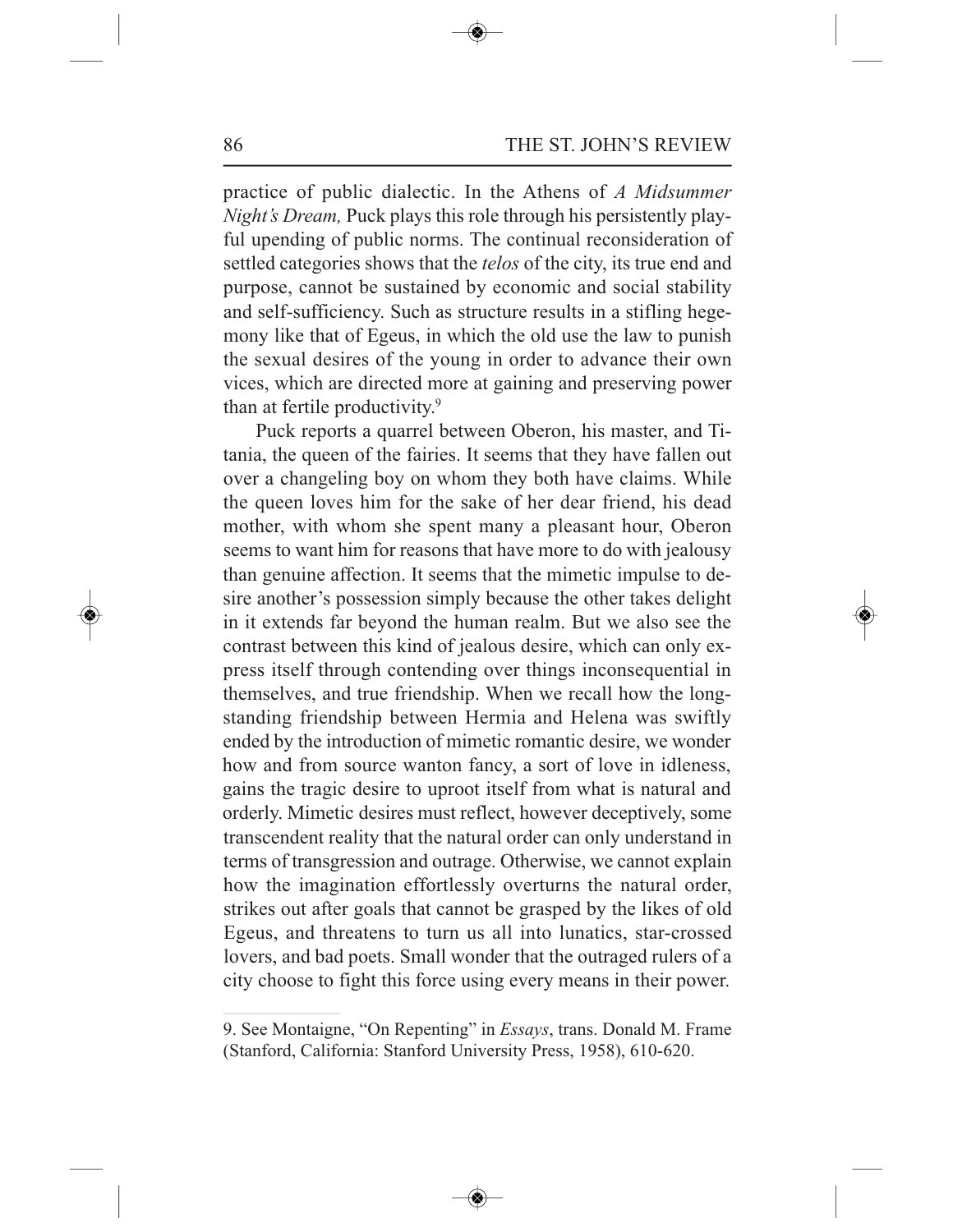Some explanation of the origin of these desires is provided when Oberon and Titania make their entrance accompanied by their entourages. While they bicker we learn that both Theseus and Hippolyta owe much to the fairy queen and king: although their beneficiaries are oblivious to this, Oberon and Titania have provided these lucky mortals whom they love with supernatural assistance in their heroic exploits. It is striking that the benevolence of the fairy rulers is bestowed upon Theseus and Hippolyta on the basis of erotic attraction. Even for fairies, love seems to defy all the conventions of marital fidelity. Although they know how to use love's power far more efficiently than humans, the fairies are clearly not immune to the madness of love. This is why their quarrel over the changeling boy has produced terrible consequences in the physical world. Nature's order has been terribly disrupted: the harvests have been ruined; the seasons do not change on time; indeed, all the limits of nature have been transgressed. Titania admits that she and Oberon are the progenitors of this mad chaos. Their erotic desires are not fulfilled by sexual union, but rather by infusing those they love with their power. The rhythm and order of the cosmos, and of all the creatures in it, seem to be kept through their meeting and dancing, which their quarrel has prevented.

After Hippolyta's angry departure, Oberon schemes to torment her for this "injury" to his pride. Now Puck is told to employ magic against Titania; he must use the juice of a flower, once touched by one of Cupid's arrows, to make her fall madly in love with the next living creature she sees (II.i.172). Insofar as *A Midsummer Night's Dream* analogizes the politics of its time, neither Cupid's arrow nor Puck's flower-juice hit the mark. The intended victim, the Queen of England, seems to have been immune to love's otherwise irresistible power. Elizabeth was about sixty years old when the play was first produced, and by that time, it appears, she understood the reality of love, and was not to be ruled by its false signifiers.

While Shakespeare may tread, however lightly, on dangerous political ground, he does not seem to be in open conflict with the unstated doctrines of love that we have managed to derive from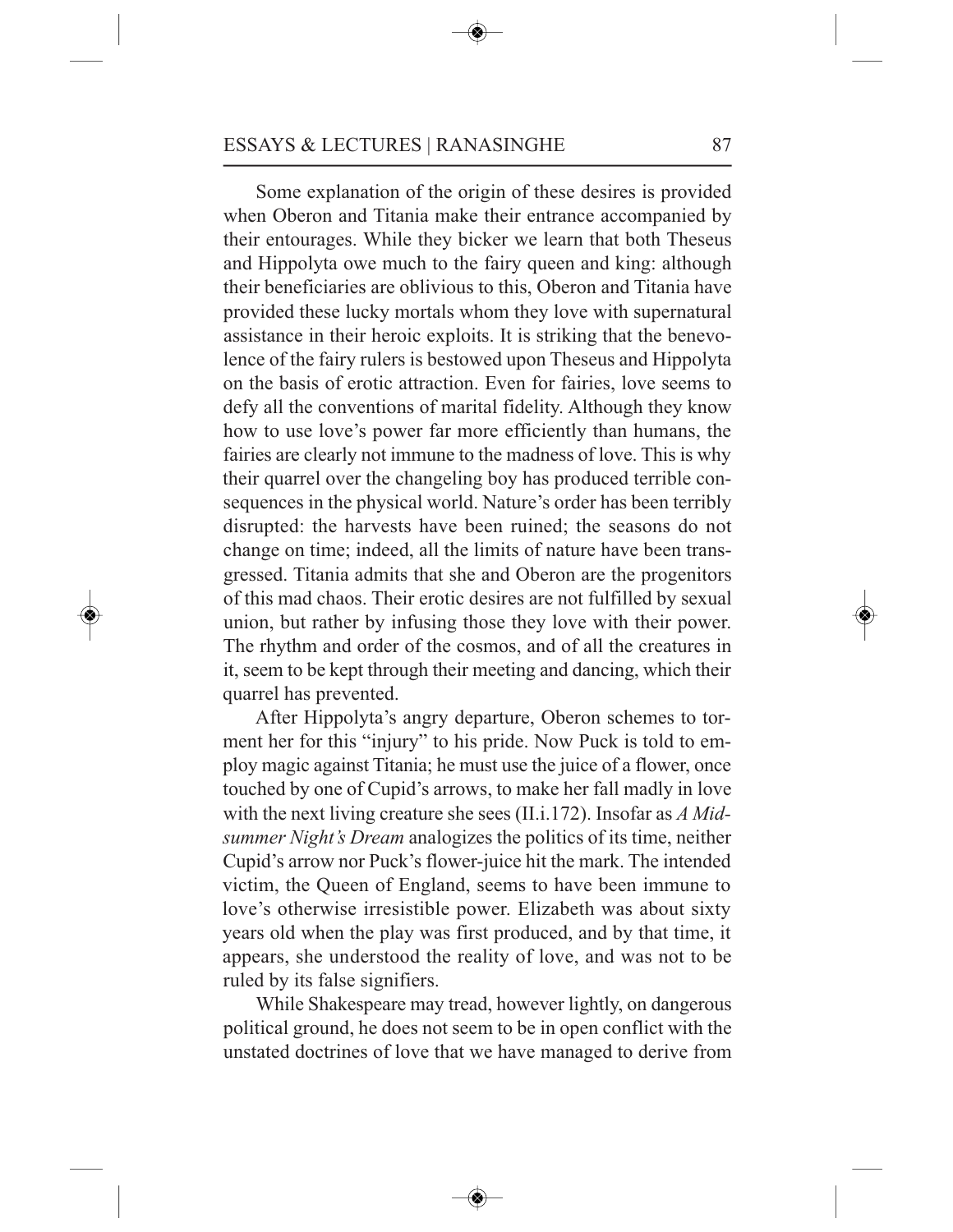88 THE ST. JOHN'S REVIEW

the play. We distinguished earlier between the real madness of love and merely falling victim to the concept of love. Now let us remember Plato's *Phaedrus*, from which the language of lunatic, lover, and poet is derived, and recall Socrates' famous palinode in defense of truly divine love. <sup>10</sup> Like Elizabeth, Socrates whose only claimed area of expertize was in matters of love was immune to the blandishments of false love: he was more than able to resist the sexual attraction of the all-but-irresistible Alcibiades. <sup>11</sup> These examples of being able to separate true love from false love show that love is not in itself madness. Nevertheless, it is also the basis of the various forms of lunacy come over us because of our craving for love, a craving that is often just as blind as it is selfish. We must distinguish between beholding the genuine object of love, falling into the genuine madness of love, and embracing the base imitation of this genuine madness—recall Plato's condemnatory suspicions in the *Republic* of imitations twice and thrice removed from the truth. <sup>12</sup> Moreover, in the *Phaedrus* Plato describes even the god of Olympus as being only a bit better than humans at pursuing true hyper-Uranian beauty. <sup>13</sup> Although Oberon and Titania are not comparable to the Olympian gods, they are still located on much higher rungs on the ladder of love than humans. If Plato is to be believed, the fairies can confer the benefits of love on those below them, while they themselves also remain subject to the power of love.

Returning now to the play's action: Oberon, hiding in the forest, observes Demetrius and Helena. Plato's image of the magnetic chain of attraction from the *Ion* is the key to their behavior. 14 Demetrius searches wildly for Hermia, despite being well aware of the repugnance she feels for him; Helena meanwhile com-

- 12. Plato, *Republic,* 602b-c.
- 13. Plato, *Phaedrus*, 247a-c.
- 14. Plato, *Ion*, 533d-536d.

<sup>10.</sup> Plato, *Phaedrus*, 244a ff.

<sup>11.</sup> Plato, *Symposium*, 219 b-d.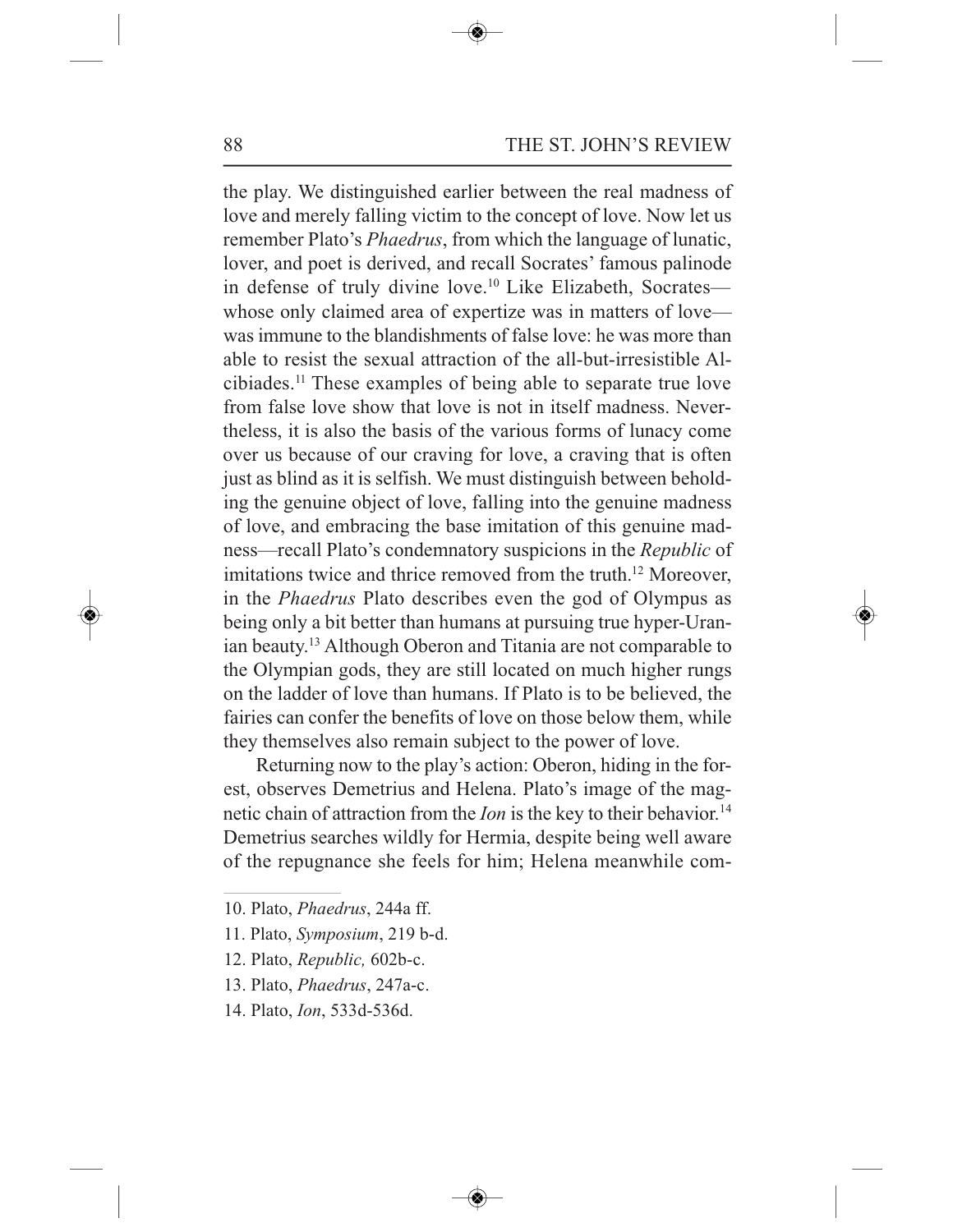plains quite explicitly about the magnetic attraction that her sometime lover still exerts on her. She is well aware of, but unaffected by, his repeated claims to be sickened by the sight of her. Demetrius is disgusted Helena's masochistic appeal, "The more you beat me, I will fawn on you: / Use me but as your spaniel, spurn me, strike me, / neglect me, lose me; only give me leave, / unworthy as I am, to follow you" (II.i.204-5). But this reaction, she says, only increases her desire for him.

Oberon watches them leave, the maid in hot pursuit of the man, and he feels sympathy for hapless Helena. He instructs Puck, who has just returned with the magic juice, to apply some of it to the eyes of the man in Athenian garb so that he will return the affections the young woman he has just spurned. While Puck is occupied in this task, Oberon will treat sleeping Titania's eyes in the same way. While the fairy king's intentions toward his own queen are clearly mischievous, he sincerely wishes to help poor spurned Helena win back her beloved. Unfortunately, or perhaps serendipitously, Puck sprinkles the flower-juice on Lysander as he sleeps some distance away from Hermia following a minor disagreement over whether or not it would be correct for them to lie in repose beside each other. Then, as luck would have it, Helena comes by, still chasing Demetrius. She awakens Lysander only to see him fall madly in love with her. Helena, in a self-pitying mood after her encounter with Demetrius, believes that Lysander is playing a cruel trick on her. She cannot understand how else he would now speak so dismissively of his beloved Hermia, while lavishing the most fulsome praise on herself. Helena then flees, hotly pursued by the newly ardent Lysander.

Meanwhile Hermia, waking up from a nightmare to find herself alone in the dark forest, panics. Certain that Lysander would never have abandoned her, she is convinced that something quite terrible has happened to him. By this time, however, her categorical certainty about Lysander has been undermined, for the audience at least, both by the implicit sexual overture he made to her and by the subliminal message in her dream of a serpent stealing away with her heart. Hermia takes this a warning that Helena will betray her, as indeed she has (though not in relation to Lysander).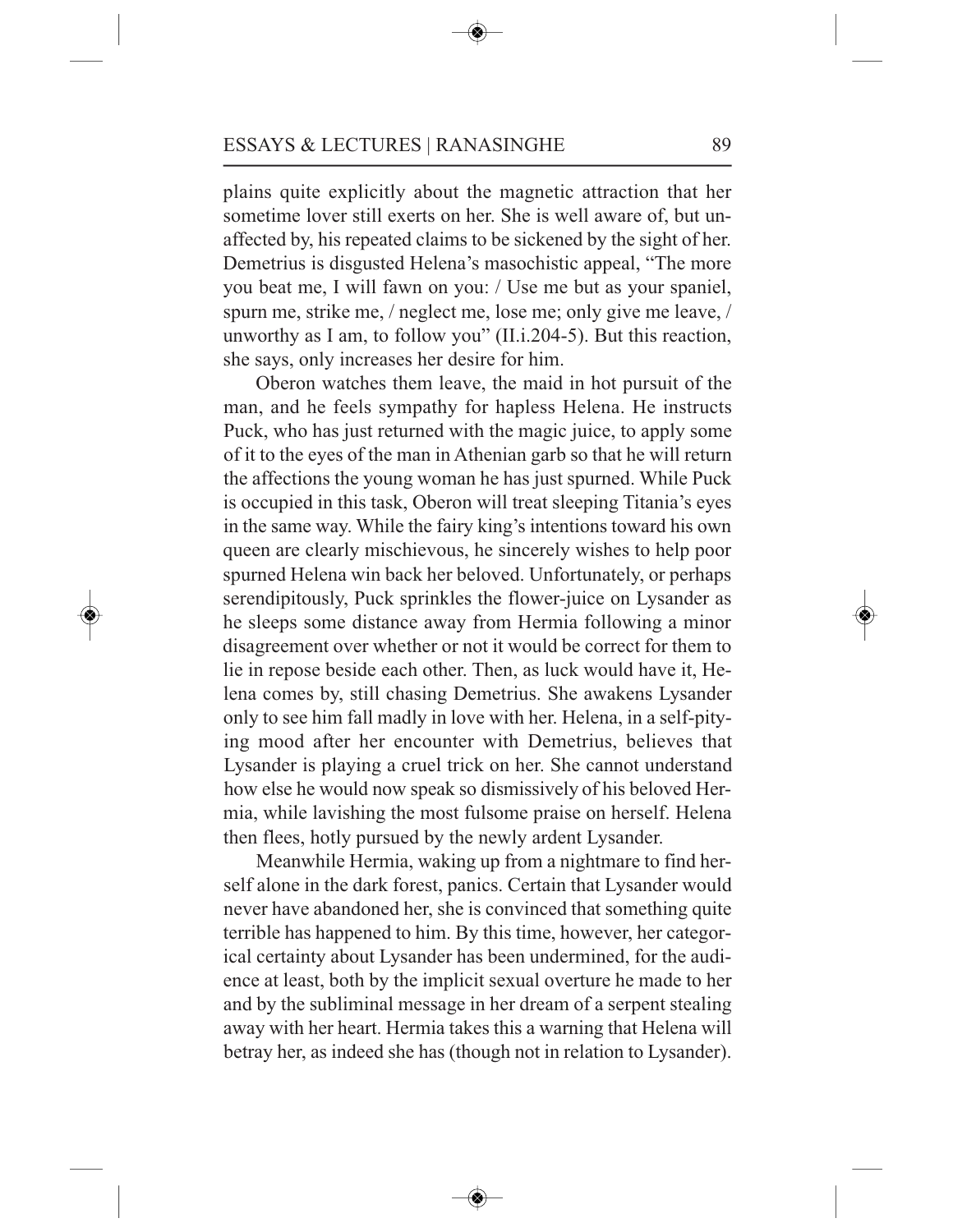90 THE ST. JOHN'S REVIEW

Here we begin to note that the course of their love will be compromised equally by their own characters and by the impediments others will throw in their paths. Whatever their fate will be at the play's end, their mimetically idealized expectations of each other will have been modified by these magically induced events. The four lovers, trapped between the stifling laws of the city and the mad passions released in the forest, are consumed in pairs, just as Theseus's Minotaur devours the pairs of young people in Crete. As the second act ends, attention is drawn to Titania, who slumbers in her bower. She too will soon awaken to find herself drawn to a most unexpected erotic object.

When the third act begins we are again reminded by the mechanicals' elaborate precautions to avoid giving offense, that Shakespeare too is conveying weighty and sensitive matters in an allegorical fashion. Bottom begins the rehearsal by declaring that some things in their comedy "will never please" (III.i.9). He believes that gentle ladies in the audience will never bear the sight of Pyramus killing himself. But, rather than leaving the killing offstage as the Greeks would, Bottom proposes writing a prologue that would dispel all fear by revealing not only that Pyramus is not really killed, but also that Pyramus is actually Bottom the Weaver. Further, since the sight of a lion would occasion even greater fear, the lion should name himself and wear a mask exposing half the actor's face. As a final absurd precaution, this fearful lion should expressly entreat the audience not to show fear or even tremble as he comes before them; for that, he should tell the onlookers, would be the pity of his life.

The players then address several ridiculous technical problems, with Bottom once again taking the lead. They consider how to represent the moonlit night when Pyramus and Thisbe meet, and decide it would be best for one to enter with a bush of thorns and a lantern, saying "that he comes to disfigure or to present the person of Moonshine" (III.i.51-53). Next, since the lovers speak through a wall, Bottom proposes that another dress in materials "that signify wall" and use his fingers to make a hairy, chalky cranny through which Pyramus and Thisbe speak words of love to each other (III.i.57-60).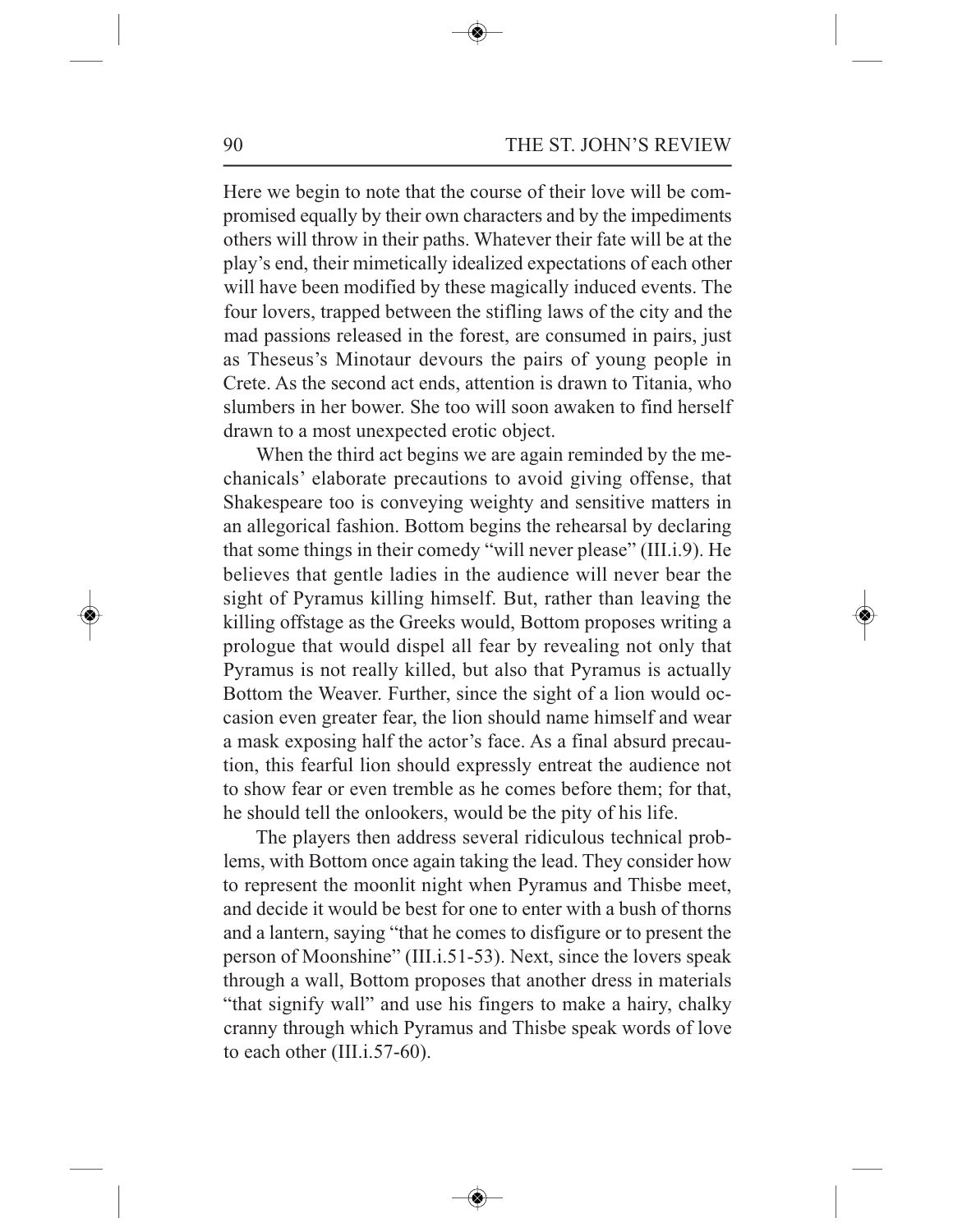While it is very clear that Shakespeare intends Bottom's audience to find these primitive representations hilarious, and in the last instance even obscene, he fully expects, on the contrary, that most of those in his own audience will be oblivious to his taking similar—if markedly less absurd—precautions to obviate offense and fear. He takes these measures in order to prevent his audience from suspecting that they are being deceived. Just as Helena should not have been convinced that Lysander and Demetrius were mocking her intentionally, although they themselves in their separate delusions were quite sincere, Shakespeare has to do all he can to prevent his audience from indulging in the paranoid suspicion the playwright, or even the whole world, is deliberately engaged in a conspiracy against them—as tempting as such a conclusion may seem to their solipsistic egos. Shakespeare takes great pains to reveal the extent to which coincidences, accidents, and errors pervade the human world. Gods and fairies seldom act with perfect foresight; more often, they are scrambling to repair the damage done by blind chance, mortal mistakes, and even their own well-intended plans.

The climax of *A Midsummer Night's Dream* arrives when Puck decides to place an ass's head on Bottom. As a result of this strange transformation the other players run away in terror and the unsuspecting weaver is left alone with Titania. This fulfills Oberon's desire that his queen should fall madly in love with a "vile thing" (II.ii.40) when she awakens to see Bottom with her anointed eyes. Oberon's aim is to embarrass Titania in order to make her more willing to surrender to him her former favorite, the little changeling boy. Yet, once again, while carrying out the king's instructions to the letter, Puck has somehow added an element of inspired randomness that produces unexpected results. The "translated" Bottom somehow does not believe himself to be changed in the least respect. His essential nature unchanged by Puck's trick, Bottom retains his characteristic aplomb and does not give any credence to the fearful observations of Snout and Quince that he is "changed" and "translated" (III.i.102-105). He denies these allegations and refuses to be made an ass of, telling Snout that he sees an ass's head of his own—that is, Bot-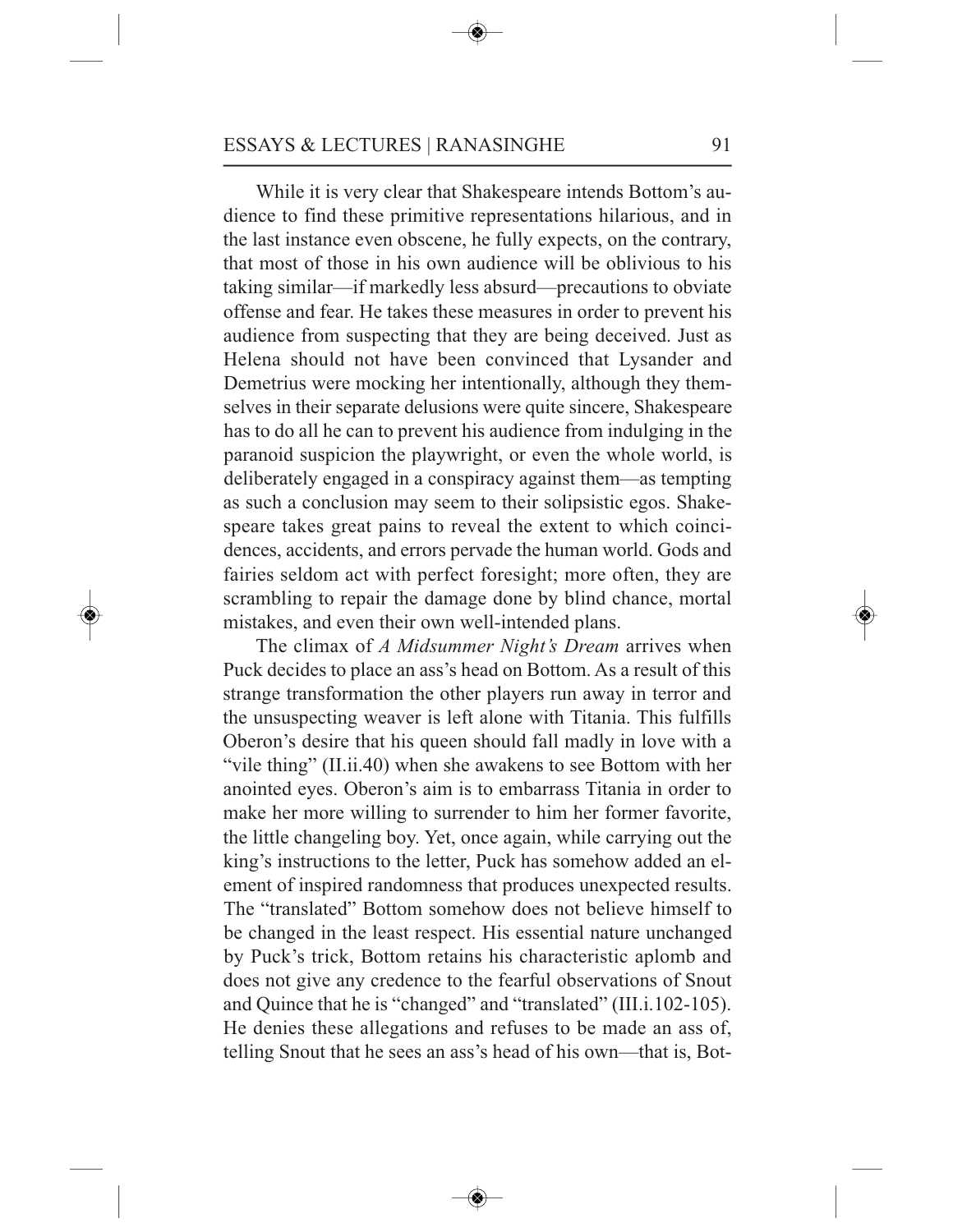tom sees that all other men are asses. His use of the word "ass" in addressing both Snout and Quince also suggests that he does not see himself in this light. Bottom believes that they are knavishly trying to frighten him. He refuses to be frightened. Is he more or less the ass for this?

When Bottom begins to sing in order to show his fellow players that he is not afraid, he awakens Titania. Professing to be as enchanted by Bottom's singing as by his shape, the queen goes on to declare that she has fallen in love with him at first sight. He responds by telling her that, while she has little reason to feel this way about him, he sees that "reason and love keep little company nowadays" (III.i.126-29). Bottom finds it a pity that some honest folk cannot reconcile them, self-consciously owning that he can "gleek" (III.i.129), or jest knowingly, on occasion; he is perhaps laying claim to being that rare philosophical poet, one capable of addressing the desires rationally. The enamored Titania then tells the asinine sage that he is as wise as he is beautiful—a claim that cannot be faulted. Bottom modestly denies both claims, adding that he would be quite satisfied with sufficient wit to find his way out of the forest. Just like the lovers, Bottom understands that he is trapped in a maze, but he is unable to see that he now resembles the original bull-headed denizen of the Cretan labyrinth.

*A Midsummer Night's Dream* is a retelling, and perhaps a rectification, of the ancient Greek myth of Theseus and the Minotaur. Bottom is as strange a hybrid beast as the man with the head of a bull that Theseus slew in Minos's labyrinth. Because he is a weaver, however, he is tied to the ball of string that Ariadne gave to Theseus in order to help him escape from the maze. His double nature is sewn together when Titania falls in love with him, and she too expresses a double nature: she is both Ariadne, who provides Bottom with the way out of his predicament, and Pasiphaë, the wife of Minos who falls in love with the bull of Poseidon. How will Shakespeare's Duke Theseus overcome the monster Bottom in a manner that is consistent with comedy? Will he retain the moral ambiguity of the original Theseus, who cleverly outwitted the Minotaur to save his Athenian comrades but also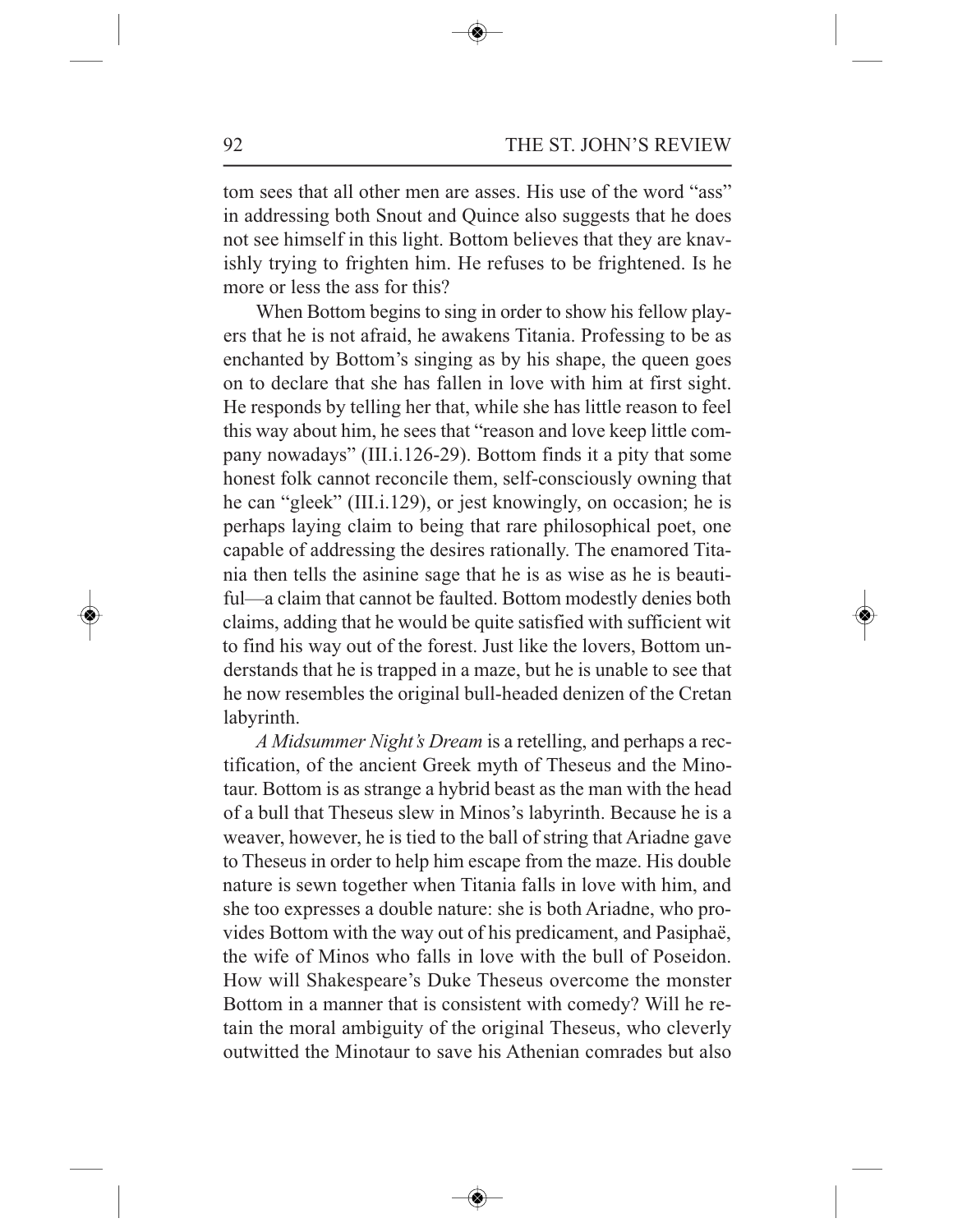betrayed his promise to marry Ariadne, leaving her behind on an isolated island where she finally is rescued by the god Dionysus? Will Duke Theseus act in a similar way toward Bottom? And will Dionysus, god of the theater, rescue him?

While the love-stuck Titania is plying the amazed Bottom with gifts, even promising to purge Bottom of his "mortal grossness" and place at his disposal attendant fairies who will fetch him "jewels from the deep" (III.i.139-142), the four young lovers are rushing headlong into their own labyrinth—the labyrinth of undifferentiated confusion into which they have been led by their impulsive passions.

At the beginning Helena and Hermia were best friends (III.ii.199-220). This relationship mirrors the pure friendship enjoyed by Titania and the changeling boy's mother. Duke Theseus's appropriation of the changeling reminds us that the original Theseus violently snatched Hippolyta from her Amazon kingdom. This is why the Amazon invasion of Athens, which, as mentioned earlier, does not occur in *A Midsummer Nights Dream,* becomes a significant non-event. Instead of an angry female reaction to male violence, the play substitutes the quarrel between Hermia and Helena that erupts towards the end of Act III, scene ii. Their forthcoming marriages alienate them from each other. Their female sisterhood is fractured by the approaching demands of sexuality and childrearing. The breast takes precedence over the heart. Moreover, friendship, the candid sharing of souls, is about to be replaced by the demands of economic necessity and patriarchal power. (Patriarchal tyranny over womens'lives is represented, as suggested earlier, in the figure of Egeus. Recall Lysander's angry jab at Demtrius: "You have her father love, Demetrius; / Let me have Hermia's: do you marry him" [I.i.93- 94]. Lysander is unacceptable to Egeus precisely because he has wooed Hermia directly, rather than submitting to Egeus's patriarchal rule over his daughter's life.)

While it is certain that Demetrius becomes interested in Hermia after successfully wooing Helena, it is not clear whether this occurred before or after Lysander gained Hermia's love. In either case, the bond between the two women had been broken. As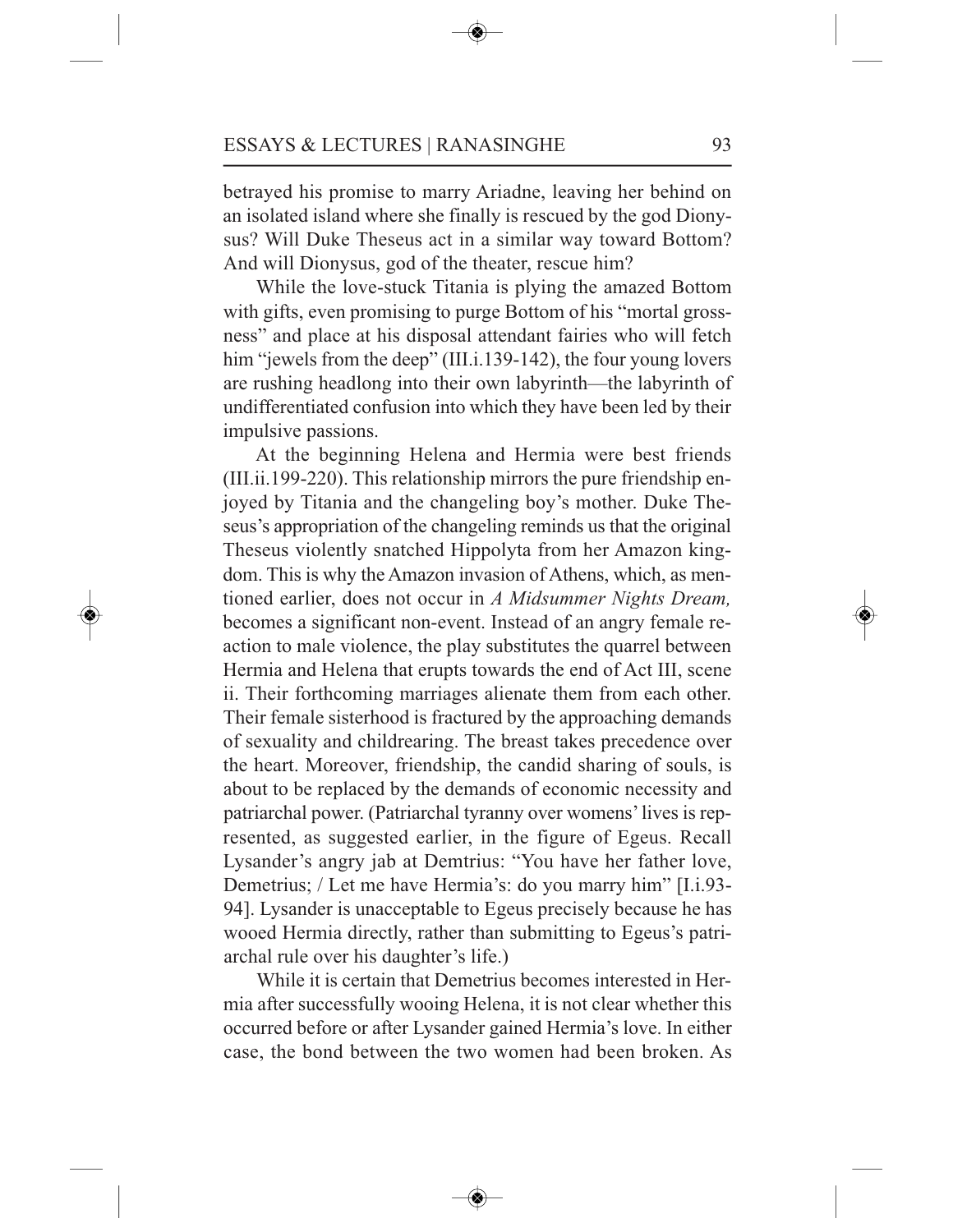Hermia and Helena progress from childhood friendship to adolescent romance to parentally approved marriage, they move away from genuine friendship toward the social roles that stifle self-realization.

Perhaps this move toward conventional roles could also explain Demetrius's attraction to Hermia. If his conventional relationship with the beautiful but rather passive Helena became dissatisfying, he would naturally seek the wonderful qualities that his fiancée praised so highly in her friend. (To paraphrase the song from *Two Gentlemen of Verona,* "Who is Hermia? what is she, / that Helen so commends her?")

By contrast, Lysander's romance with Hermia, by virtue of being disapproved by her father, may not yet have been soured by familiarity or proximity. Short, dark, and thus less attractive by normal standards of beauty, Hermia certainly seems to possess more spirit than the somewhat masochistic Helena. Yet she will be shocked to discover that Lysander's attraction to her, despite his apologies when she refuses to let him sleep beside her, is ultimately sexual in nature. He is not seeking a friend in marriage, but a sexual partner. This natural urge toward marriage turns out to be even less fulfilling than the conventional one to Hermia, and perhaps to anyone who has shared true friendship with another soul.

It is all too easy to see how Lysander, after being spurned by Hermia, finds the more physically endowed Helena to be more attractive. On the other hand, Demetrius, whose sole reason for being drawn to Hermia has been mimetic, loses interest in her the moment he finds that Lysander is now drawn to Helena. This fact makes her rise in stature in his eyes. Demetrius makes the mistake Socrates points out in the *Euthyphro:* to him, Helena is not loved because she is inherently desirable; she is loved because another person loves her. <sup>15</sup> Whatever inherently desirable qualities Hermia may possess, they become invisible to Demetrius when he sees that Helena is loved by Lysander.

<sup>15.</sup> Plato, *Euthyphro*, 10a-11b.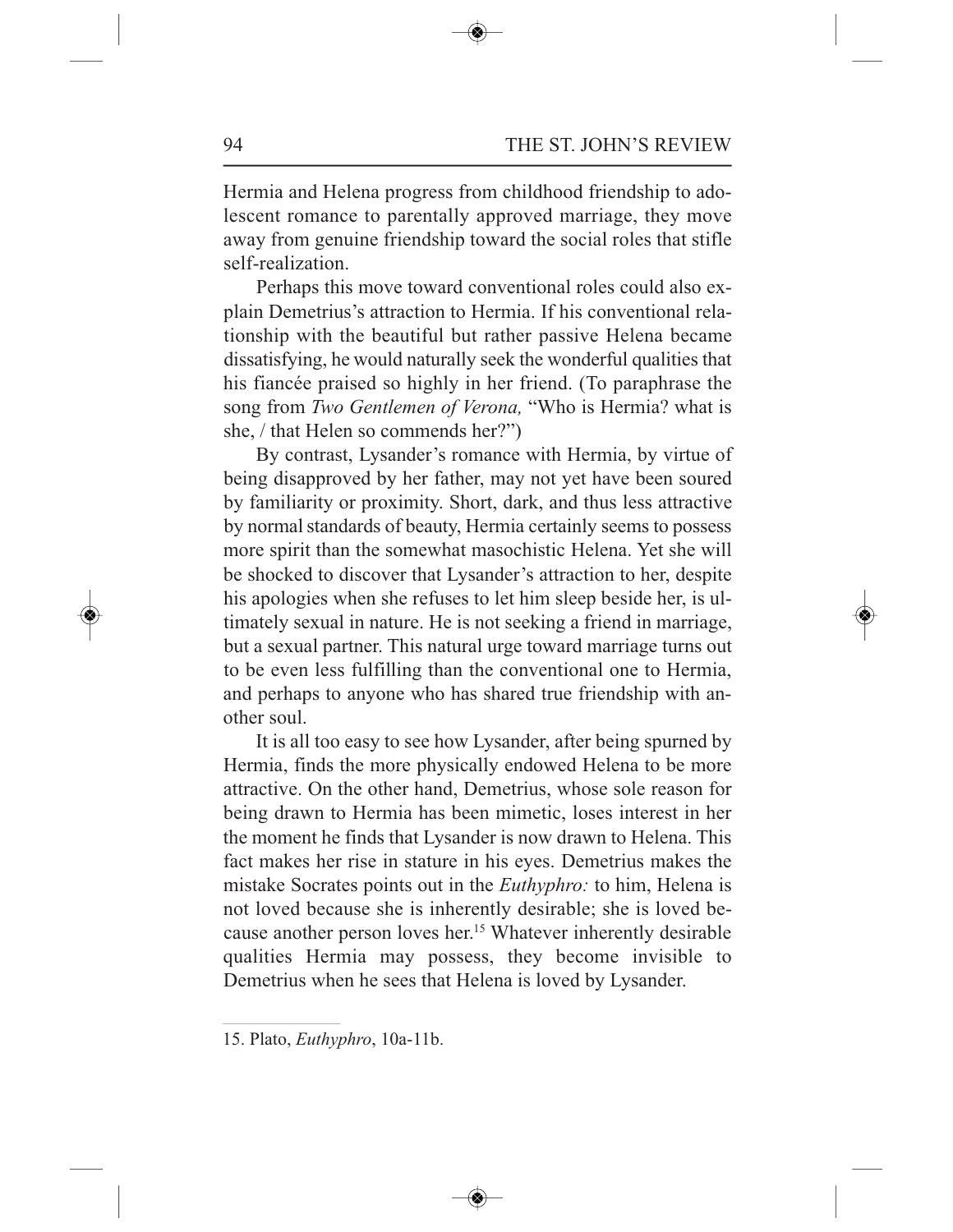Though Hermia may be a far better object of mimetic desire, once Oberon anoints Demetrius with the magic juice, he only has eyes for Helena. When Puck brings Helena to meet the now enchanted Demetrius, he is delighted to find that she has Lysander in tow. As Demetrius sleeps, Helena bitterly denounces Lysander for his treachery. By using the very oaths he swore before Hermia to now pledge his love to her, he is only proving that he is just as false now as he was then. Things only get worse when Demetrius wakes up. When he too professes his undying love, Helena smells a rat. She believes mistakenly that both Lysander and Demetrius are playing a cruel joke on her (note how this runs parallel to Bottom's belief that the other players were trying to trick him!). She is rightly convinced, however, that the feelings they profess are not genuine. Their praise is for an idea rather than a real person; they are not talking about her at all. Being the masochist she is, Helena would rather be hated honestly than endure this kind of rhetoric. She is also convinced that all this is part of their rivalry for Hermia's hand. While both Lysander and Demetrius deny this charge, Hermia reappears, and Helena tells the two men that they now have a chance to prove their claim before Hermia in person. (Quite unlike Bottom, Helena has real difficulty accepting any good fortune.)

With Hermia's return matters reach a climax. First Lysander brutally tells her that Helena's beauty took him from her side, and then Helena herself accuses a stunned Hermia of being a part of a cruel conspiracy. Sadly recalling the blissful childhood years they spent together as the closest of friends, growing together "with two seeming bodies but one heart" (III.ii.215)—a state not unlike that of Aristophanes's circle-men of Plato's *Symposium*— Hermia accuses of Helena of betraying not just herself, but all women. The distinction between true friendship and mimetic love is now perfectly clear: in fact, *A Midsummer Night's Dream* does not depict one instance of true reciprocated love. Hermia's amazement at Lysander's betrayal is redoubled when she finds that Demetrius, whom she has just roundly abused for pursuing her, has now returned his affections to her antipodes—the despicable Helena. Her world has been inverted.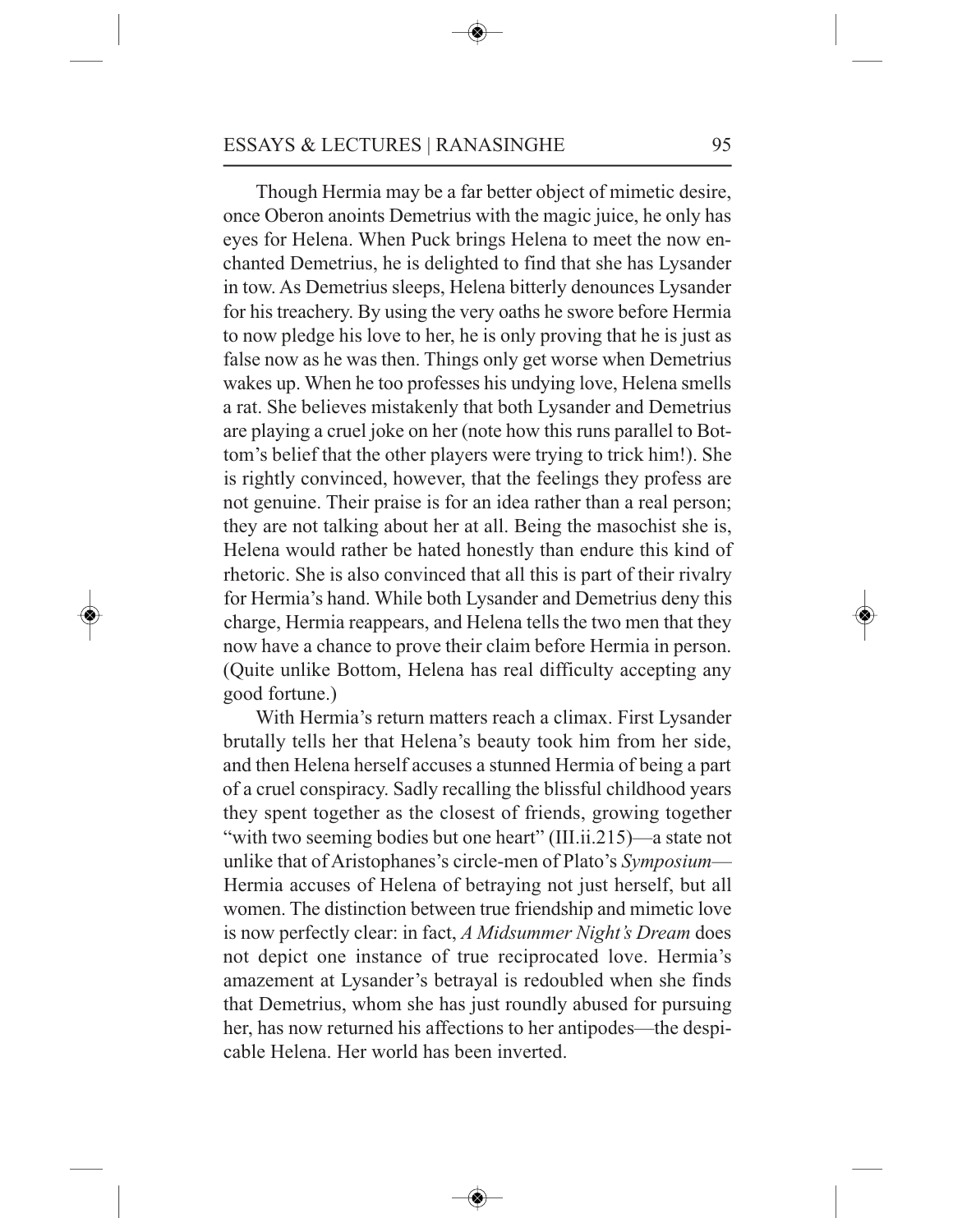Even after Hermia states her astonishment at these accusations—"I am amazèd at your passionate words" (III.ii.221—another reference to a maze—Helena reiterates her charge of conspiracy, drops a dark hint about death, and tries to leave. When Lysander attempts to prevent her departure, calling her "my love, my life, my soul," (III.ii.247), Demetrius claims to love her more and challenges him to a duel. Hermia then seeks to prevent Lysander from pursuing Helena, only to hear Lysander call her an "Ethiope" and a "tawny Tartar" for her darker complexion, and a "serpent" whom he will shake off as she clings to him (III.ii.257-264). Worse, when Demetrius charges him with not being really in love with Helena, Lysander haughtily responds that he will not kill such a worthless thing as Hermia just to prove his feelings towards Helena.

Nothing in her past life has prepared Hermia for this. Asking him what can harm her more than hate, she asks "Am I not Hermia, are you not Lysander?" Yet her words "I am as fair as I was erstwhile" (II.ii.274-275) do not recognize that beauty resides in the eye and not in the object itself. This is why she, formerly thought fair, is now but a dark tawny "Ethiope." When Hermia goes on to accuse Helena of having literally seduced Lysander, maybe recalling too late his wish to sleep with her, Helena then calls her a "puppet" (III.ii.289). Although Helena means "deceptive," outraged Hermia takes this as a reference to her height. Dubbing poor Helena a "painted maypole," (II.ii.297) Hermia claims she is yet tall enough to scratch her eyes out. Helena then says that she will take her folly back to Athens. Her only fault, in her eyes, was to betray the lovers' plan to Demetrius whom she still loves despite his offenses. When she declares her fear of Hermia ("She was a vixen when she went to school / And though she be but little, she is fierce [III.ii.325-326]) both young men prepare to come to blows over who will defend her.

Now Oberon and Puck decide to step in. Puck denies that he is to blame for the pandemonium but admits to being gladdened by the "jangling" (III.ii.354). Oberon instructs him to separate the two angry young men from each other by imitating their voices in turn until they fall asleep, exhausted by chasing after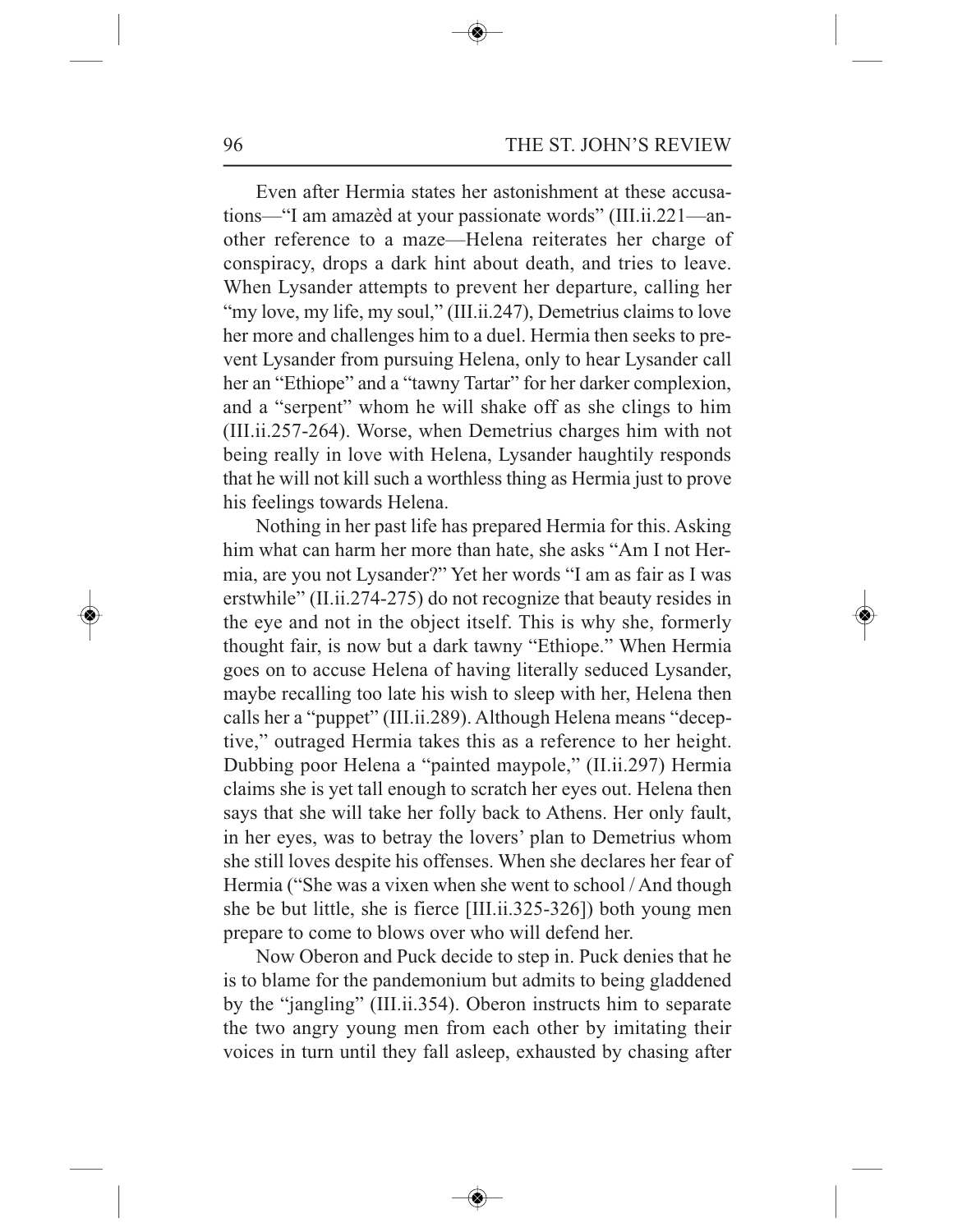illusions. Puck must then crush an antidote to the "love in idleness" in Lysander's eyes, restoring his normal way of seeing things. Oberon claims that this will take away "all error" (III.ii.369) from his sight, and he declares that when the lovers awaken, they will believe that everything they have seen and done was nothing but a dream. He is sure that once back in Athens they will be reunited "with league whose date till death shall never end" (III.ii.374). While Puck attends to that, Oberon will wheedle the changeling away from Titania before undoing the spell on her and restoring peace to all things.

At this point, Puck urges Oberon to hurry before the daybreak, as ghosts flee from the first rays of the sun. But Oberon corrects him, saying that "we are spirits of another sort" (III.ii.389), who need not fear the glorious day. It is as though Puck represents something older and a shade darker; more mischievous than Ariel, he is also a pagan force of chaos and disruption. There is a bit of Mephistopheles in Puck; he inadvertently serves the ends of goodness, despite seeking to fool, trip and disrupt. <sup>16</sup> While this residual pagan element seems to interfere with and interrupt both the perfection of God's creation and the order of the city, there is a vital sense in which Puckishness saves what is joyful and spontaneous, and thus truly human, from the rules, rites, and routines of preachers, prudes, and prigs. Although he acted at Oberon's bidding, Puck can take pride in his masterpiece of confusion—the translated Bottom is Puck's finest creation.

While the lovers sleep in the woods, Act IV finds Titania, in her own words, "doting" on Bottom while her four attendant fairies cater to his every whim. After he has been fed, scratched and serenaded, Titania sends her fairies away and Bottom falls asleep in her arms. Shakespeare—at least as tactful in his consideration of his audience's sensibilities as is Bottom of his audience—presents no overt signs of a sexual encounter between Bottom and Titania. But the connection to the myth of the

<sup>16.</sup> "Part of the power / That constantly wants evil and constantly does good." Goethe, *Faust: The First Part of the Tragedy,* trans. Margaret Kirby (Indianapolis: Hackett, 2015), 1335-36.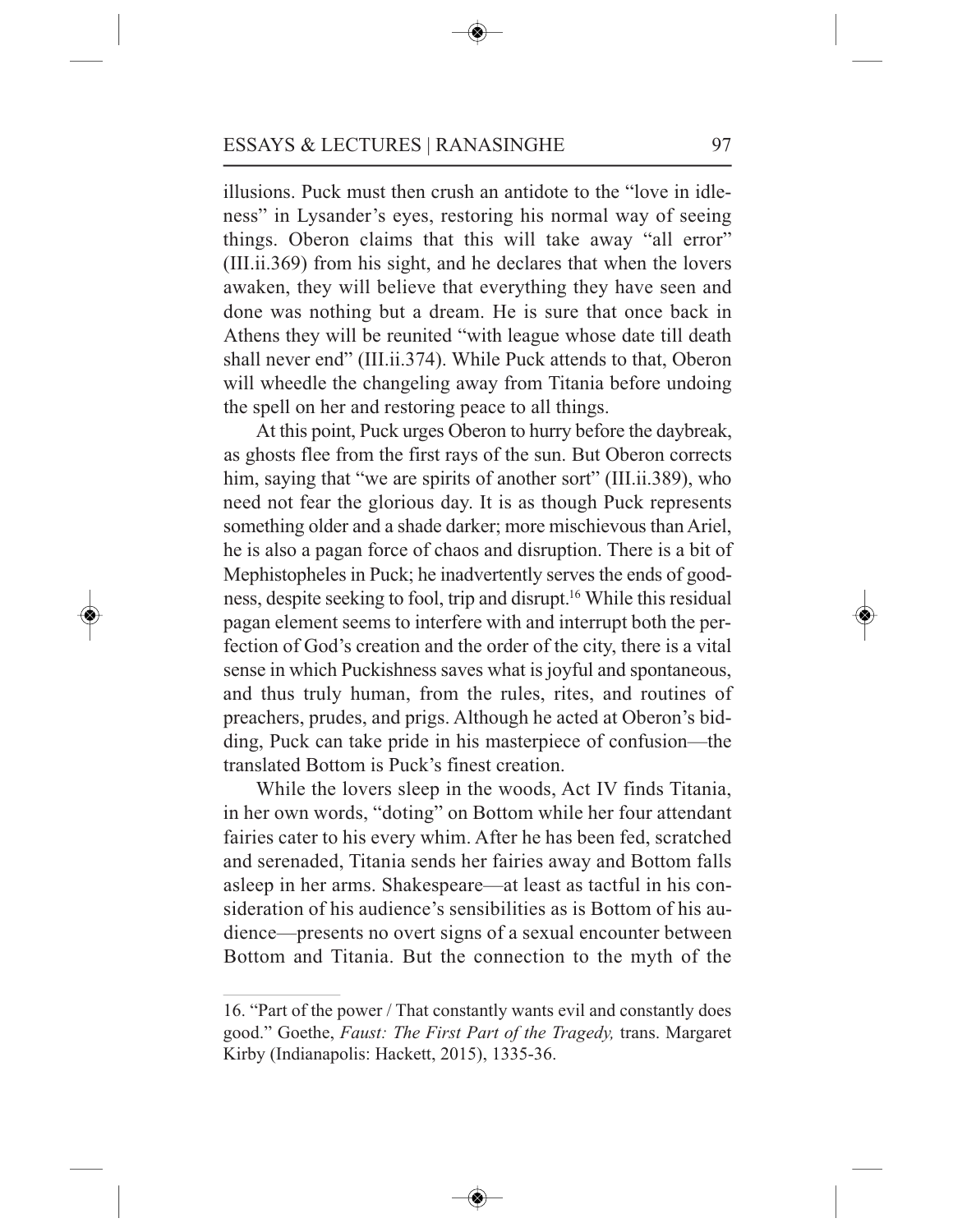Minotaur dispels the possibility that their union is purely platonic. According to the original story, Pasiphaë's mad desire for the bull of Poseidon prompted her to have Daedalus build her a portable wooden cow, within which she could position herself in order to copulate with the bull.

Oberon and Puck arrive to find Bottom cradled in Titania's arms, and Oberon feels pity for her. After securing custody of the changeling boy, he no longer feels the need to continue the farce. He drops the juice on Titania's eyes to remove the magic, then he orders Puck to remove the ass's head so Bottom may return to Athens and "think no more of this night's accidents / But as the fierce vexation of a dream" (IV.i.66). Titania wakes and tells Oberon of a most strange vision: "Methought I was enamored of an ass," though once awake she exclaims, "mine eyes do loath his visage now!" (IV.i.73,76). While Bottom sleeps on, his head removed, the king and queen dance and are reconciled. They will now bless the union of Theseus and Hippolyta. It is a fair inference that, had this interlude in the woods with Bottom not taken place, the royal pair would not have been reconciled, the marriage would not have been graced by their presence, and the bloody Amazon invasion, symbol of sexual strife, would have come to pass.

Meanwhile, Theseus and Hippolyta, while hunting in the forest, find all four lovers asleep. When Egeus finds out that Lysander and Hermia were fleeing Athens in defiance of his will, he asks Theseus to punish them, looking to Demetrius for support. Yet Demetrius confesses that his desire for Hermia has "melted as the snow" (IV.i.163). Recalling this passion as he would a sickness, he barely remembers or feels it now. Helena is again the sole object of his love. This frees Theseus to decree that the two couples shall be married along with him that very day. This should be welcome news, yet the lovers are still in shock.

When the four lovers are alone, they canvass one another's memories and find, as Hermia puts it, that "everything seems double" (IV.i.187). In other words, no identity is as stable as it was a night ago when she was Hermia and he Lysander. Likewise, Helena reflects that she has "found Demetrius like a jewel, mine own and not mine own" (IV.i.188). We all have deeper iden-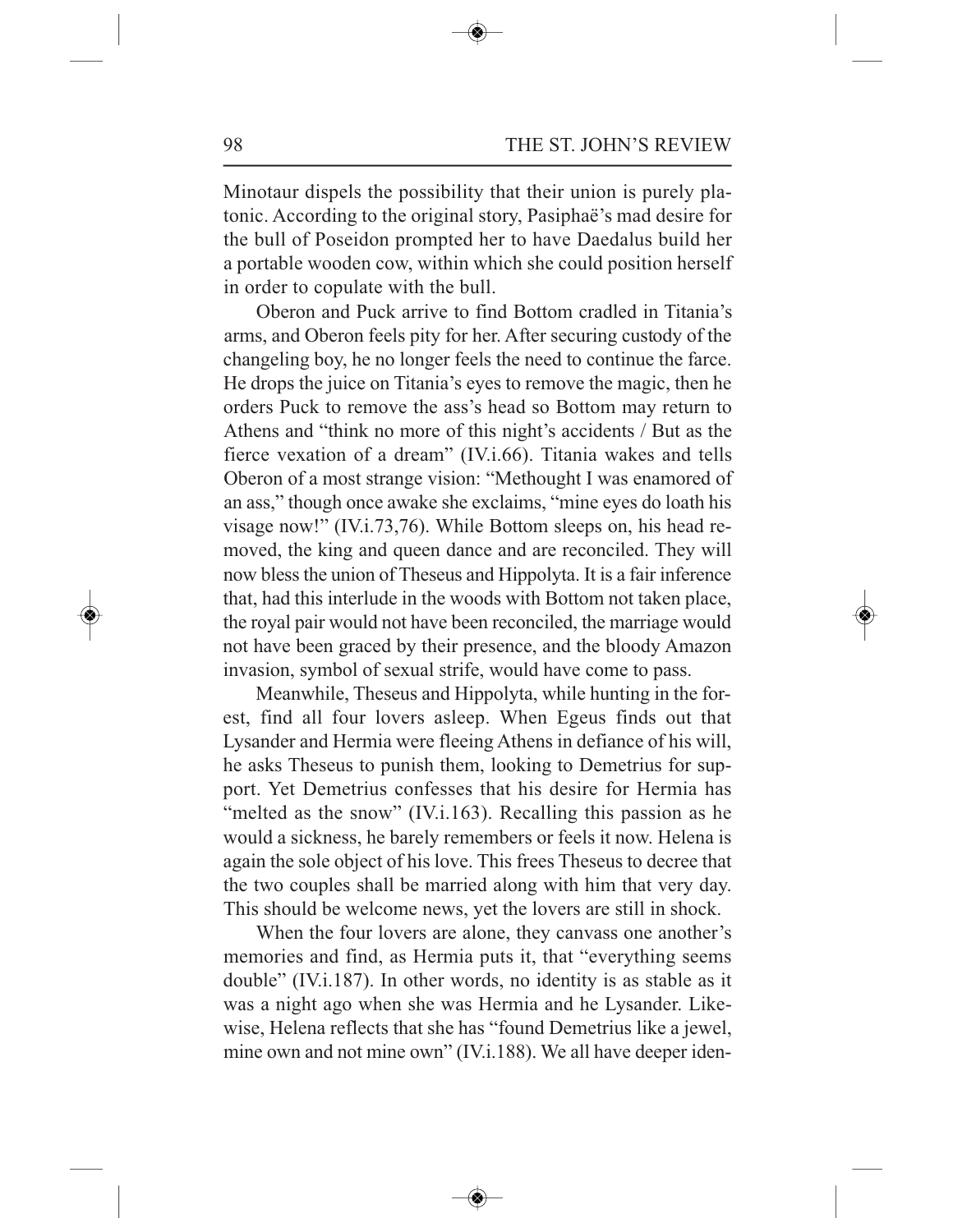tities that cannot be owned even by ourselves, let alone by others. While Lysander, who was twice enchanted, has very little to say, it seems to Demetrius that they are still asleep and yet dreaming. As he observed earlier, things once indubitably certain now seem distant and mutable "Like far-off mountains turnèd into clouds" (IV.i.185). All that they are certain of is Theseus's order that they follow him to the temple. To Demetrius, only *this* proves that they are awake. In essence, it is by the temple, the cave, and the city—for all three are equivalent—that the uncertainties of the nightmare in the forest are safely secured. This is why they meekly return to the cave, despite knowing full well that they shadows they behold there have unsuspected depths. The four of them will no doubt fashion an agreeable account of what happened to them in due time.

And then there's Bottom. He was never truly lost in the bottomless ambiguity of the enchanted wood because he's his own bottom. The "bottom" is the piece of wood around which a skein of thread is wound, so that Bottom is connected, as we said, to Ariadne's thread. Bottom is able to exit from his enchanted confusion because of his ability to thread his way through many different roles. Though comically ignorant, he is nonetheless self-possessed, ingenious, and imaginative, and these qualities lead him through his labyrinthine trials successfully, even as he playfully mangles all the roles he steps into. After meeting Titania—an experience more supernatural than anything the lovers undergo—Bottom is indeed purged of his "mortal grossness," as Titania promised. And yet he has enough "bottom" to take up all the jewels that Titania's fairies bring him from the depths of the ocean.

Bottom's appearance is deceptive, even to the spirits. Puck ridiculed Bottom's wit. Oberon confidently expected that the ass-headed monster would forget everything about his wild night in the woods. But they both seriously underestimated the worth of humble weaver. A man who is stable and "bottomed," or self-contained, who can assume the humiliating mask of ass's head to hide his gravity, is not to be scorned if he is a master of the royal art of weaving—that is, of statesmanship. Only such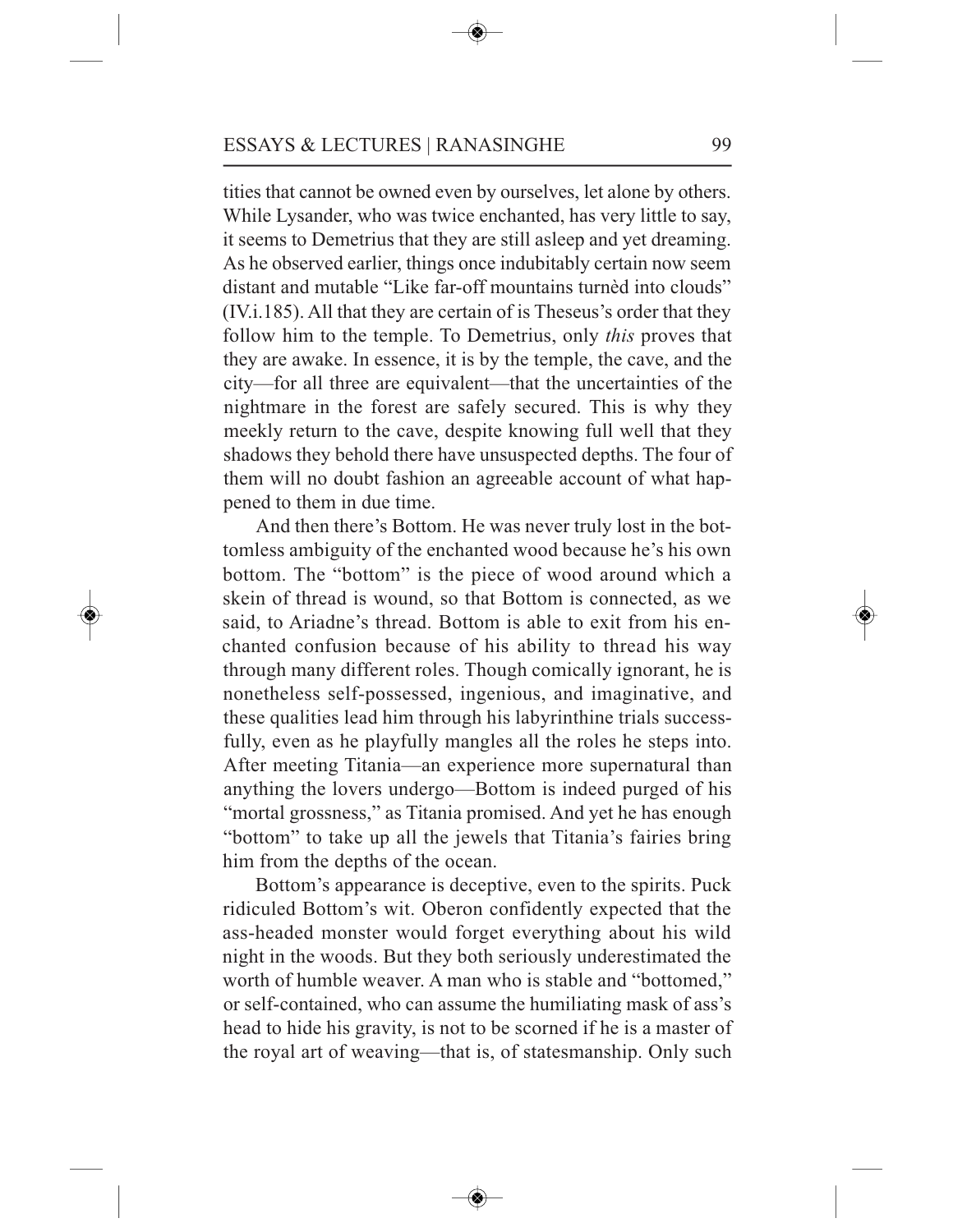a person can guide us safely through the dark woods of imagination and the subterranean cave of opinion.

It is unclear whether Theseus, when he discovers the four young lovers, ignores Bottom or whether Bottom is invisible to him. In any case, Bottom's experiences from that night in the woods far surpass the lovers' experiences. The lovers have only encountered Hegel's "bad infinite"—the anarchic possibilities that haunt the soul on a dark night—but Bottom has seen things sublime and trans-rational. Since he was never enchanted—it was Titania who was magically induced to fall in love with him—he does not need to be disenchanted; Oberon simply orders Puck to "take off this head" (IV.i.77). Despite being discovered in the queen's arms, Bottom escapes punishment by being taken for an ass. What would Elizabeth's father Henry VIII have made of this *lèse majesté*?

When Bottom awakens from his fairy-induced slumber, he at first believes that no time has elapsed at all and that he is still awaiting his cue in the play. Then he realizes that something has happened to him: "I have had a most rare vision. I have had a dream—past the wit of man to say what dream it was. Man is but an ass if he go about to expound this dream" (IV.i.199-202). Bottom sees that he lacks the categories to describe his experience. Instead, dipping into the stores of his memory, he produces a garbled version of 1 Corinthians 2:9 to describe the inability to describe his dream: "The eye of man hath not heard, the ear of man / hath not seen, man's hand is not able to taste, his / tongue to conceive, nor his heart to report what /my dream was" (IV.i.211- 14). Shakespeare prudently stops Bottom from continuing on to the next verse of the scripture, which details the blessings God has prepared for us—that would be a blasphemous comparison between Titania's bounty and God's. Instead, Bottom will "get Peter Quince to write a / ballet [ballad] of this dream: it shall be called Bottom's / Dream, because it hath no bottom." (IV.i.214- 16). And he will sing it after Thisbe dies, presumably because his vision provides intimations of a glorious afterlife. Perhaps his mystical vision will be the metaphysical basis of any future comedies Bottom himself may create.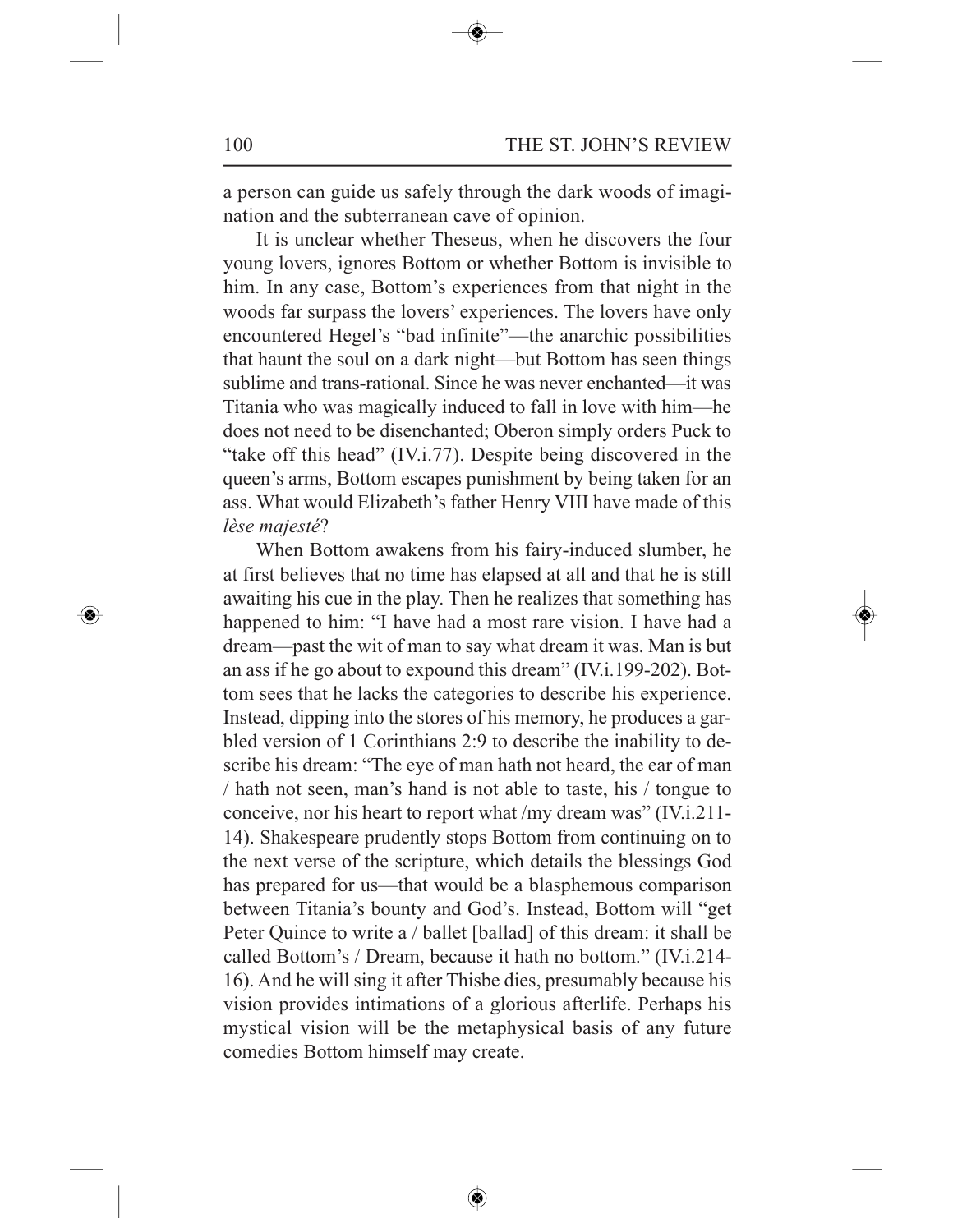Act V begins with Theseus and Titania discussing the four young lovers' account of their recollections from the preceding night. The act is strikingly undramatic: nothing significant happens. So deliberately flat an ending seems to demand that we shift from action to interpretation. Our focus goes from Helen to Hermes, from the enchantments of love to questions of hermeneutics. It is amusing to see two well-known figures from mythology arguing over how much credence should be given to "antique stories" and "fairy toys" (V.i.3)—especially when Theseus uses images from Socrates's palinode in Plato's *Phaedrus,* where the philosopher defends divine madness and poetic inspiration. As if to drive this point home, Theseus speaks of how "The poet's eye in full frenzy rolling, / doth glance from heaven to earth, from earth to heaven" (V.i.12-13). This image derives from Plato's *Symposium,* in which Socrates recounts what Diotima told him about Eros, the child of Need and Plenty. <sup>17</sup> In *A Midsummer Night's Dream,* the child of need and plenty would correspond to any offspring of the union between Bottom and Titania, who would represent a weaving together of the human and divine realms.

Since the matter of Theseus's argument only serves to unweave its content, Shakespeare urges us to agree with Hippolyta when she points out that the harmony of the four tales "More witnesseth than fancy's images / And grows to something of great constancy [consistency]" (V.i.25-26): the stories are not merely the fanciful products of over-heated imaginations. While Theseus denounces the tendency of humans to exaggerate— "How easy is a bush supposed a bear!" (V.i.22), this only makes it harder for us to accept his own heroic, but no doubt exaggerated, deeds. It seems as if he kills monsters by denying that they exist. This daylight dilution of night's truths, anticipating the Enlightenment's tendency to disparage everything that cannot be measured, strengthens the very irrationality it tries to contain. Theseus's hyper-rationality may well have caused the threat of the Amazon invasion, which happily has been averted. Largely

<sup>17.</sup> Plato, *Symposium,* 202e-203a.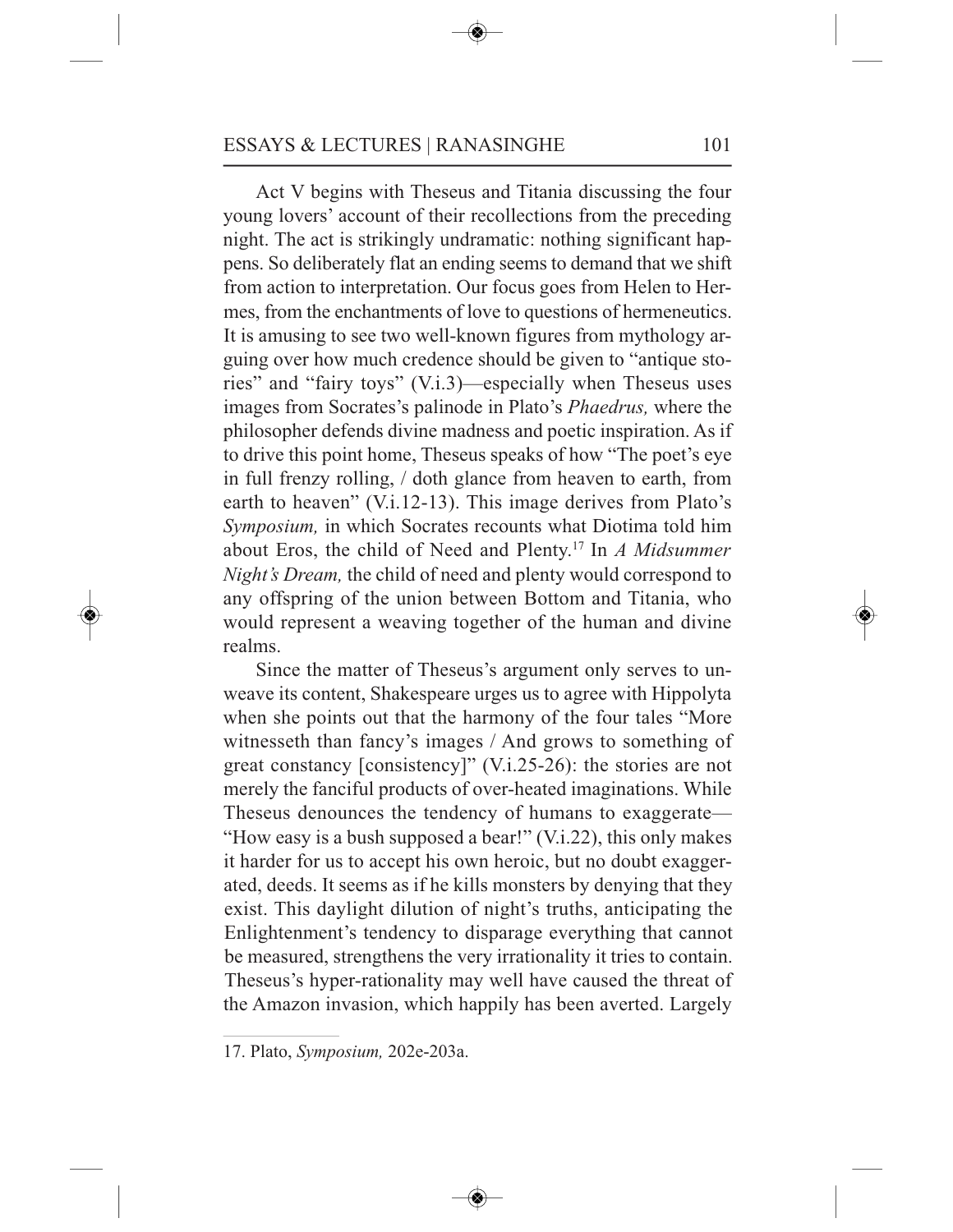thanks to Bottom's intervention, nothing happens. As W. H. Auden put it, "Poetry makes nothing happen."18 The curse of reification has been lifted from nature.

When Theseus is asked to choose among several alternative forms of entertainment to fill the three hours before supper and bed, it is clear that his strong preference is for comedy—and the more banal the better—over epic, tragedy or lyric. This is quite consistent with the tendency to reduce a bear to a bush, or turn the Minotaur into an amazed ass. The first three choices offered by the master of revels are (1) the battle with the Centaurs, (2) the murder of Orpheus by the Bacchae, and (3) a lament over the decline of learning by the nine muses. Theseus rejects the first two: he has told Hippolyta about the one and already seen the other. When the third choice is thought too satirical for the day, all that remains is our "tedious brief scene" Pyramus and Thisbe, of "very tragical mirth" (V.i.56-57). So the Duke chooses it, albeit over the strong objections of Philostrate. The strange combination of comedy and tragedy that is contained in the promise of "tragical mirth" probably has more to do with Theseus's aristocratic predilection of finding amusement in unintended buffoonery than with Socrates's assertion in the *Symposium* that the art of making tragedies is also the art of making comedies. 19

Even after being informed that the play both "tedious and brief" (V.i.58), and only comic in that it is likely to be poorly performed, Theseus is determined to favor the rude mechanicals with his patronage. Hippolyta expressed a reluctance to see the simple-minded players embarrassed undertaking a task that is beyond their capacities, but Theseus replies that the audience ought not to incline toward harsh criticism: "Our sport shall be to take what they mistake: / And what poor duty cannot do, noble respect / Takes it in might, not merit" (V.i.90, 92). But the intent to judge the players by their "might"—by their widow's mite,

<sup>18.</sup> W. H. Auden, "In Memory of W.B Yeats" in *Selected Poems*, ed. Edward Mendelson, (New York: Vintage, 1989), 80.

<sup>19.</sup> Plato, *Symposium,* 223d.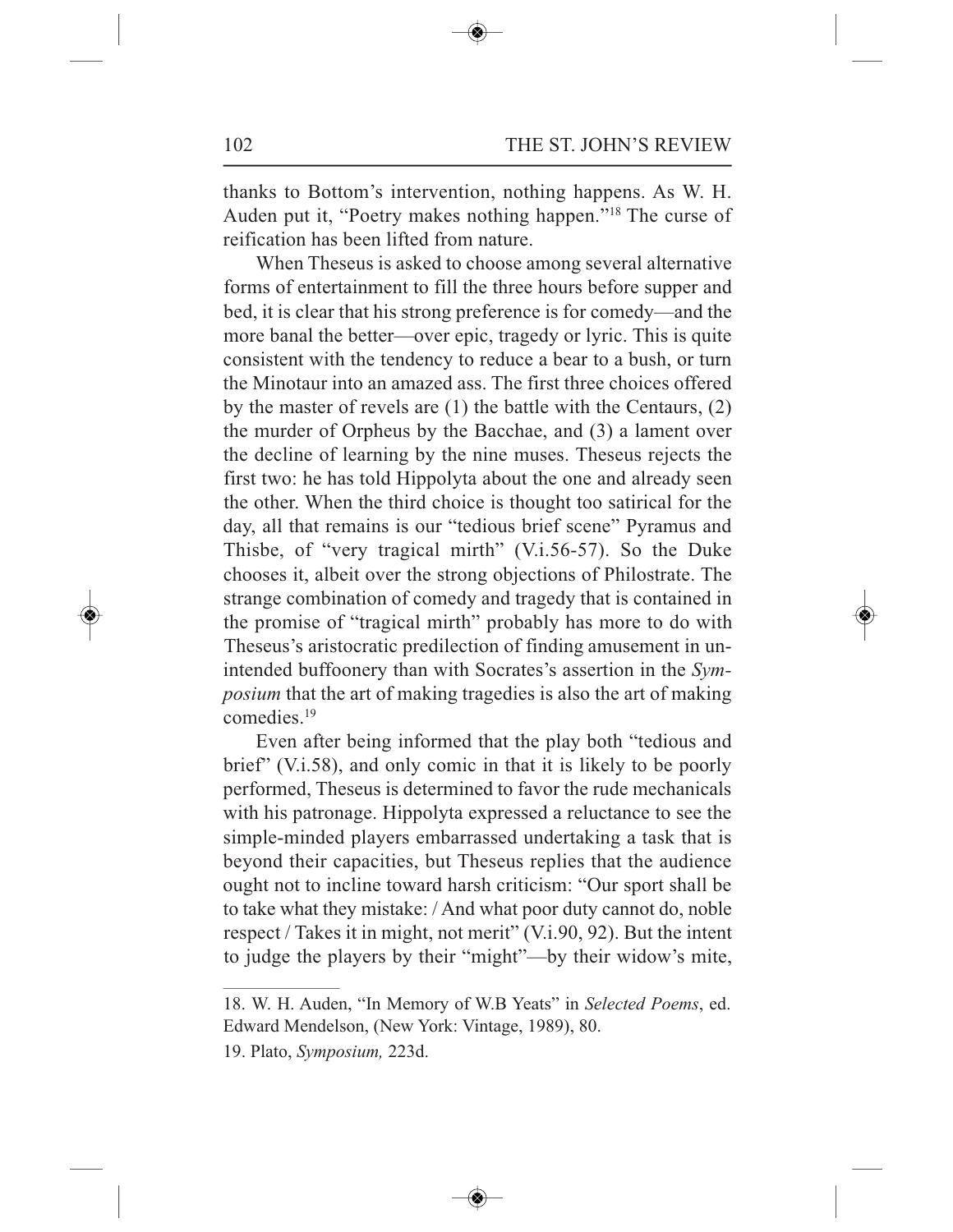one might say—fails, even though Theseus claims that he has the power to see beyond appearances:

> Where I have come, great clerks have purposèd To greet me with premeditated welcomes, Where I have seen them shiver and look pale, Make periods in the midst of sentences, Throttle their practiced accent in their fears, And in conclusion dumbly have broke off, Not paying me a welcome. Trust me, sweet, Out of this silence yet I picked a welcome, And in the modesty of fearful duty I read as much as from the rattling tongue Of saucy and audacious eloquence. Love, therefore, and tongue-tied simplicity In least speak most, to my capacity. (V.i.87-99)

But this self-estimate is not accurate: the play is so bad that it cannot help but elicit derisive comments even from Theseus. He cannot get beyond reductive charity. Though he wishes to make the meaningless speech of the rough artisans orderly, he lacks the imagination to see that Bottom at least is pointing towards something that far exceeds the capacities of his station in the shadow world of the cave. To Theseus, art is a diversion from reality, filled with impractical ideals and impossible dreams, that must be tolerated by a kind of benign neglect—which is precisely the attitude that Theseus bestows on the mechanical.

Since the Duke does not allow Bottom speak his epilogue, Shakespeare's audiences must imagine it for themselves. The contours of this epilogue are clear enough: first, it must conclude the mechanicals' rendition of *Pyramus and Thisbe*; second, it must explain *A Midsummer Night's Dream;* and third, it must also explain Bottom's mystical vision. This is why Bottom wants to place it after Thisbe's death: it has to reveal what lies beyond death, what sustains life, and what justifies love. Bottom's epilogue is the "bottom line" to be extracted form his near-death experience with Titania.

There are clear parallels between Theseus/Oberon and Hippolyta/Titania. This is why the four roles are almost always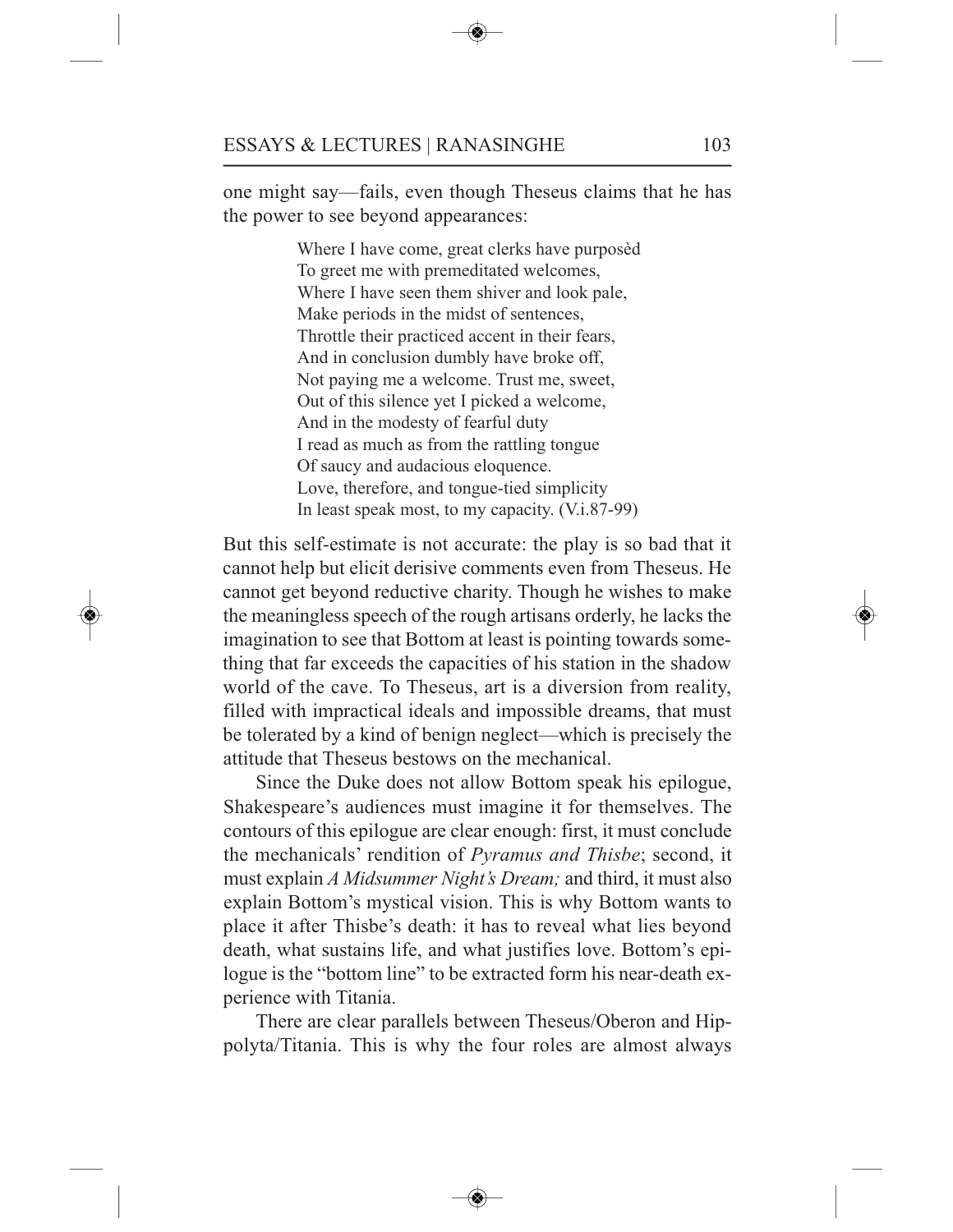played by the same pair of actors. The male power of reason imperiously believes that it can censor, control, and shape the thoughts of the disordered female soul. But through his mystical vision, Bottom has been initiated into <sup>a</sup> suprarational wisdom by Titania. Can this wisdom be stolen from him as easily as Oberon tricked Titania or Theseus raped Hippolyta? A Midsummer Night's Dream trusts the power of drama to resurrect visions long forgotten by seers and heroes. "The best are but shadows and the worst are no worse if imagination amend them" (V.i.208-209). It must be the audience's imagination, not the actor's, that redeems the poe<sup>t</sup> in the cave. Every time *A Midsummer Night's Dream* is performed, it becomes the vehicle, being ridden by an ass, through which salvation may enter the world.

Theseus cannot see that art bestows deeper meaning on human life than order. The wall dividing Pyramus and Thisbe represents the strife between reason and desire, between philosophy and poetry, city and theatre, law and will, civilized religion and pagan nature. The role of Lion, who threatens to destroy Pyramus and Thisbe, was one of those coveted by Bottom; it too stands for the Minotaur, the monster that devours young lovers in the dark labyrinth of desire that is nature. Yet it is the translated Bottom who finds that Titania, the feminine principle at the heart of nature, is far from monstrous. It takes imagination and charity, qualities Bottom possesses in abundance, to reconcile principles that seem to be separate and opposed. But this is precisely why Theseus, acting in the name of the male principle that dominates the city, must overcome overcome the horned beast by denial, standing on his claim to have slain the Minotaur. The truth revealed in *A Midsummer Night's Dream* seems to be this: Men like Lysander and Demetrius become horned monsters when they are trapped in the labyrinthine coils of desires they cannot own or even recognize. Their paramoun<sup>t</sup> ambition is to possess the women they love and maintain their *amour propre*; that is to say, they only want to know other souls as objects, without genuinely trying to behold them as independent selves. But to burn with unloving passion avails us nothing. To quote St. Paul, though in <sup>a</sup> slightly different sense than he intended it, "Though I give my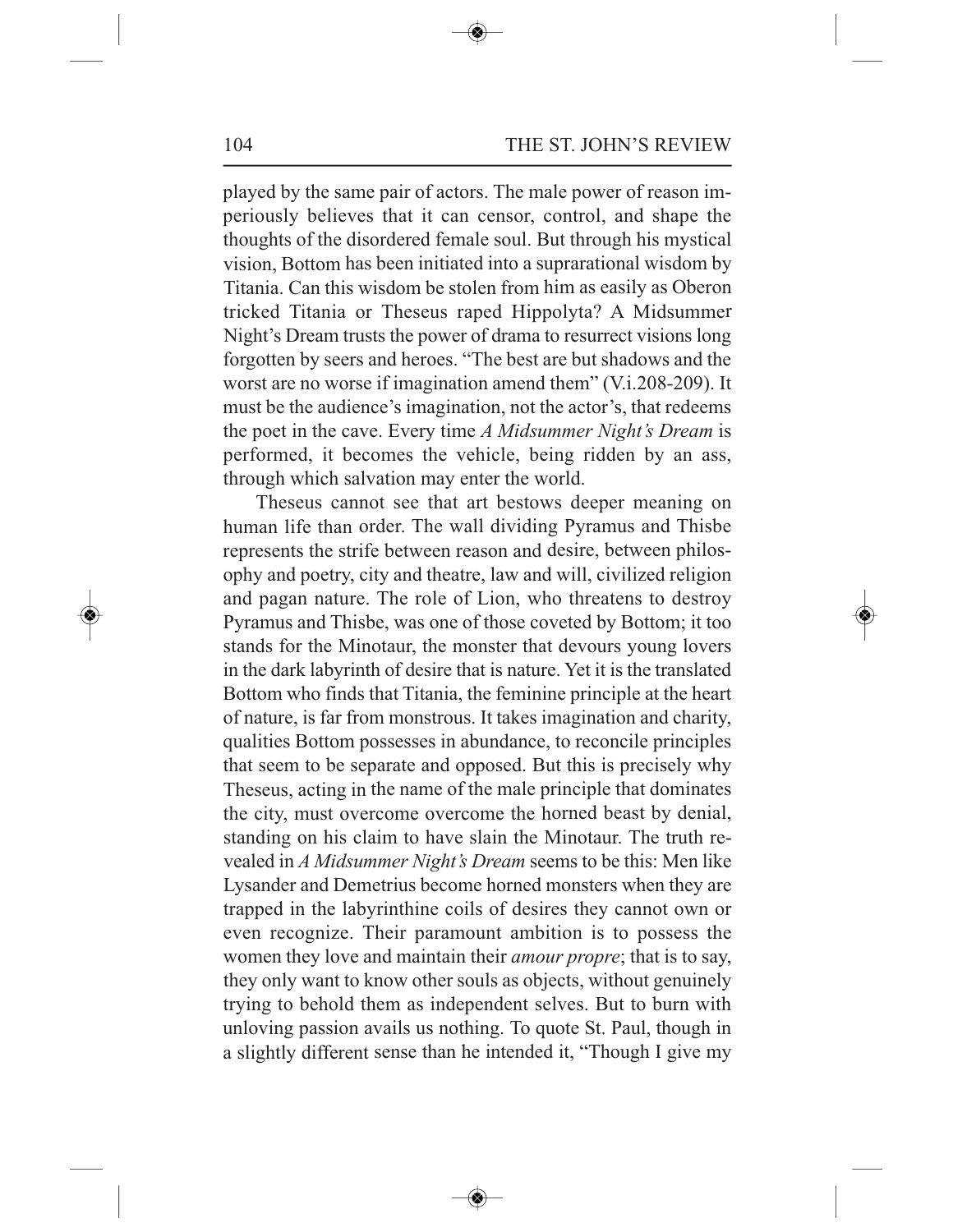body to be burned, and have not charity, it profiteth me nothing."20 Despite his ignorance, Bottom, having been opened up to the grace of Nature by Titania, sees much further than the lovers.

By comparison, *they* wear the heads of asses. True beholding of another self creates a loving obligation to protect and nurture the inner life of the other's soul. One sees into that soul, as it were, through the eyes of a god. One the one hand, a love like this is infinitely preferable to the sort of "love" that motivates Egeus's feudal claims over his daughter Hermia, who is for him "but as a form in wax, / By him imprinted and within his power / to leave the figure or disfigure it" (I.i.49-51). On the other hand, because of the godlike glance into the other's soul, a Christian audience may well be inclined to regard it as blasphemous.

Other elements of Bottom's epilogue would have to clarify the various ways in which love can go wrong. One way is that lustful or selfish love, in seeking spiritual support for its desires, falls into despair when the poetry it gets hold of is bad. Another way is that abstract reason, in seeking to domesticate the untamed aspects of eros, falls into nihilism. To avoid these and similar errors, the passions must be *educated* by poetry—not manipulated, as Oberon does, or rejected, as Theseus does. It is true that wellcrafted laws can mitigate or even remove the possessiveness inherent in some kinds of selfish love (such as the property rights Egeus claims over Hermia). Indeed, such laws can help to ensure equality and even aid in the perennial human struggle to climb out of the cave. But neither law nor logos is easily taught to lovers. It would be better, if fate allows, to attend to our own soul's need for love before being gripped by the passions. Our own soul's unique charity for itself is to become equal to itself, to see itself clearly and love itself for what it truly is. This is the preparation that makes us capable of dealing with our passions competently. And the test of success in this preparation is to return to the cave—as Bottom returned to Theseus's court after his mystical vision, or as Socrates willingly entered the courtroom to deliver his apology—bringing love, disorder, erotically charged

20. 1 *Corinthians* 13:3.